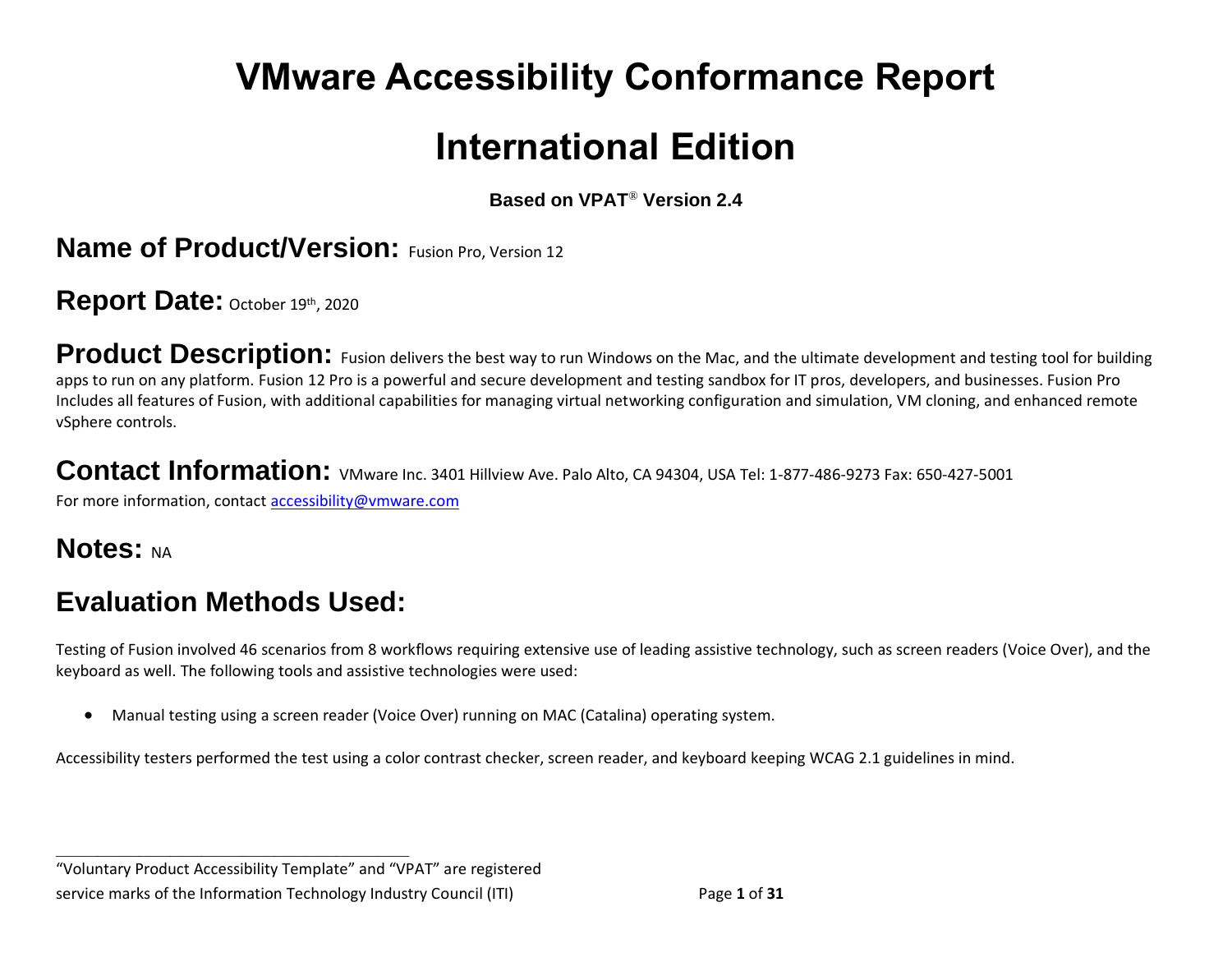# **Applicable Standards/Guidelines**

This report covers the degree of conformance for the following accessibility standard/guidelines:

| <b>Standard/Guideline</b>                                                                                                           | <b>Included in Report</b> |
|-------------------------------------------------------------------------------------------------------------------------------------|---------------------------|
| Web Content Accessibility Guidelines 2.0                                                                                            | Level A (Yes)             |
|                                                                                                                                     | Level AA (Yes)            |
|                                                                                                                                     | Level AAA (No)            |
| Web Content Accessibility Guidelines 2.1                                                                                            | Level A (Yes)             |
|                                                                                                                                     | Level AA (Yes)            |
|                                                                                                                                     | Level AAA (No)            |
| Revised Section 508 standards published January 18, 2017, and corrected January<br>22, 2018                                         | (Yes)                     |
| EN 301 549 Accessibility requirements suitable for public procurement of ICT<br>products and services in Europe, - V3.1.1 (2019-11) | (Yes)                     |

# **Terms**

The terms used in the Conformance Level information are defined as follows:

- **Supports**: The functionality of the product has at least one method that meets the criterion without known defects or meets with equivalent facilitation.
- **Partially Supports**: Some functionality of the product does not meet the criterion.
- **Does Not Support**: The majority of product functionality does not meet the criterion.
- **Not Applicable**: The criterion is not relevant to the product.
- **Not Evaluated**: The product has not been evaluated against the criterion. This can be used only in WCAG 2.1 Level AAA.

# **WCAG 2.1 Report**

Tables 1 and 2 also document conformance with: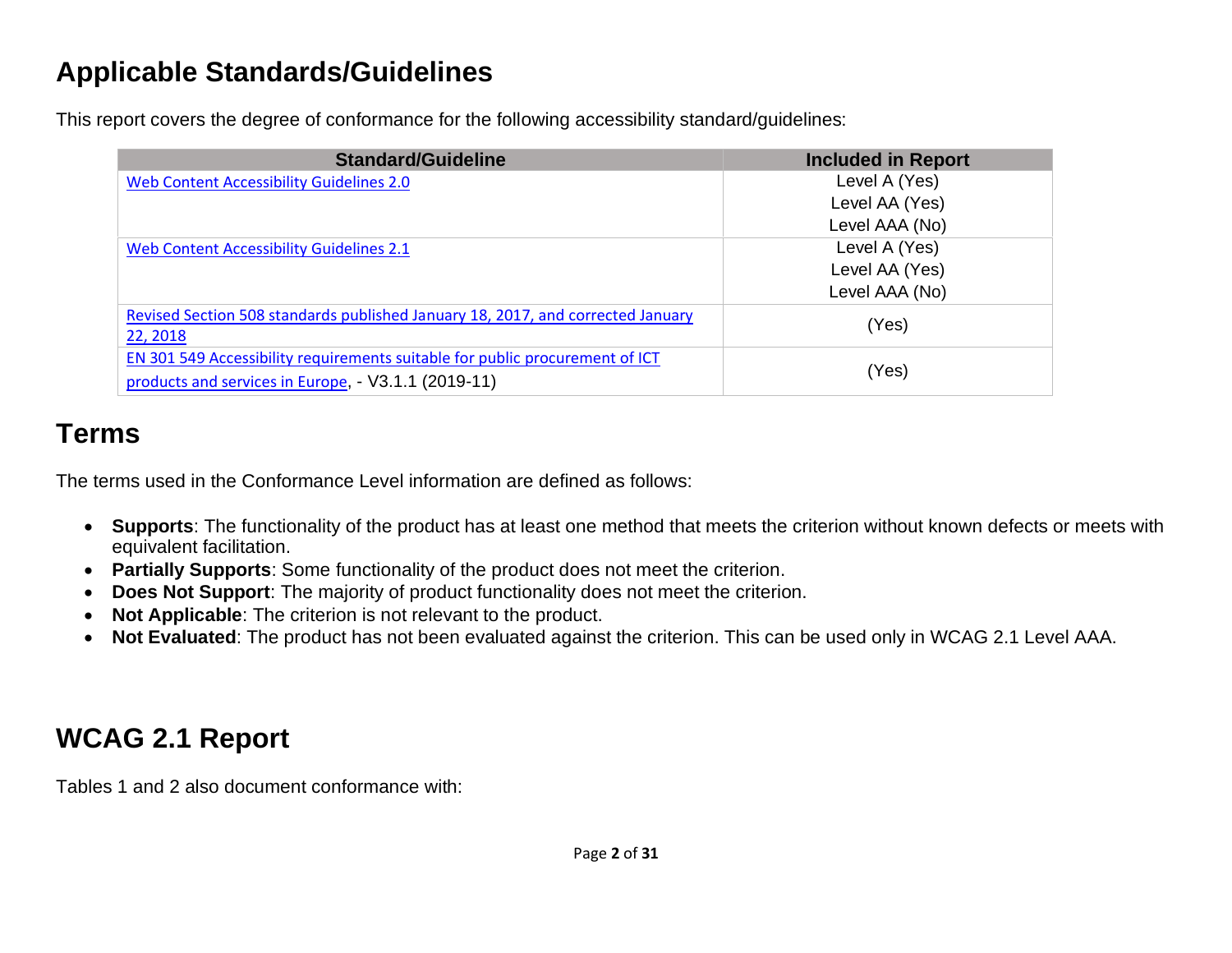- EN 301 549: Chapter 9 Web, Sections 10.1-10.4 of Chapter 10 Non-Web documents, and Sections 11.1-11.4 and 11.8.2 of Chapter 11 - Non-Web Software (open and closed functionality), and Sections 12.1.2 and 12.2.4 of Chapter 12 – Documentation
- Revised Section 508: Chapter 5 501.1 Scope, 504.2 Content Creation or Editing, and Chapter 6 602.3 Electronic Support Documentation.

Note: When reporting on conformance with the WCAG 2.1 Success Criteria, they are scoped for full pages, complete processes, and accessibility-supported ways of using technology as documented in the [WCAG 2.1 Conformance Requirements](https://www.etsi.org/deliver/etsi_en/301500_301599/301549/03.01.01_60/en_301549v030101p.pdf).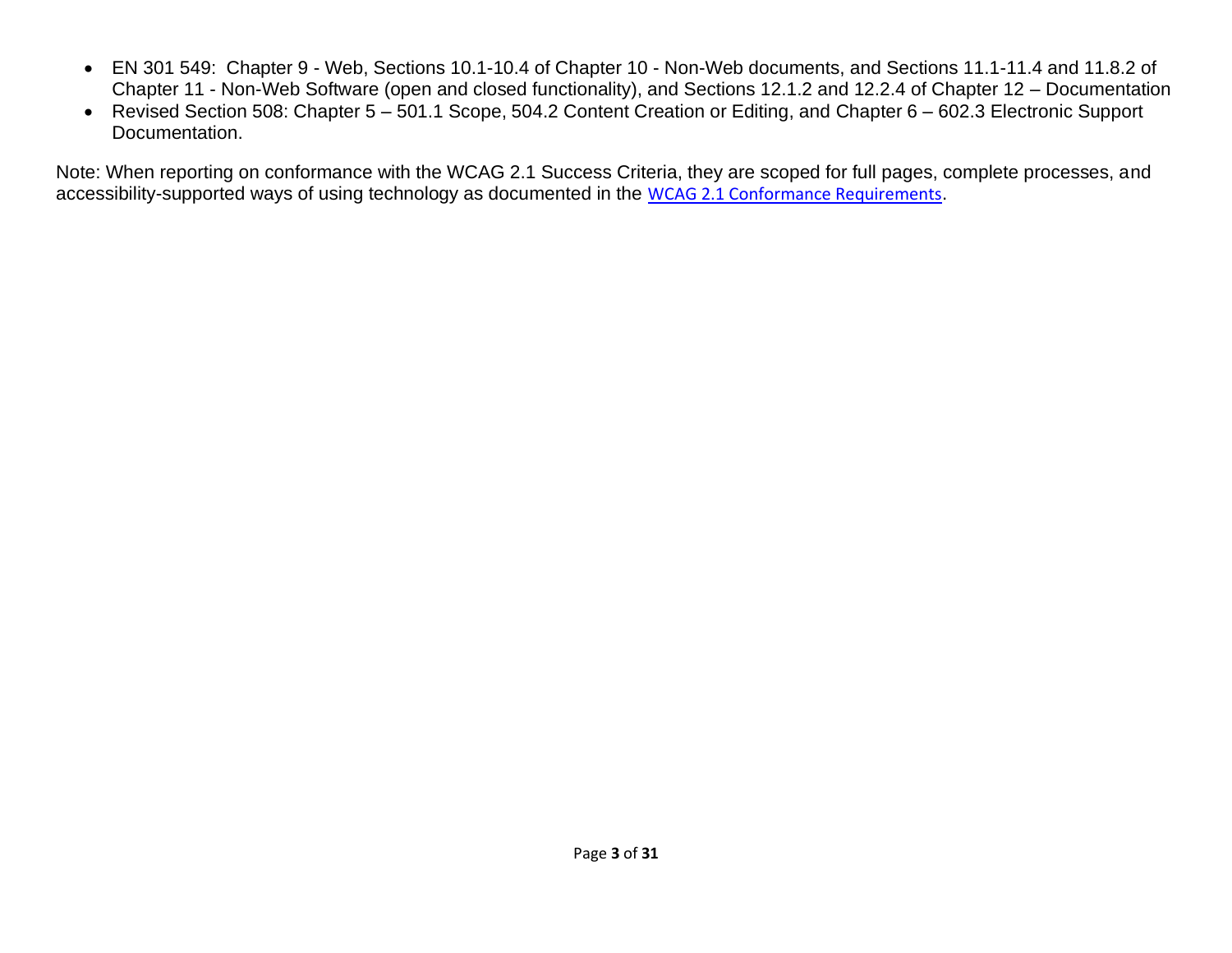# **Table 1: Success Criteria, Level A**

| <b>Criteria</b>                                              | <b>Conformance Level</b>     | <b>Remarks and Explanations</b>                                                                                   |
|--------------------------------------------------------------|------------------------------|-------------------------------------------------------------------------------------------------------------------|
| 1.1.1 Non-text Content (Level A)                             |                              |                                                                                                                   |
| Also applies to:                                             |                              |                                                                                                                   |
| EN 301 549 Criteria                                          |                              |                                                                                                                   |
| $\bullet$ 9.1.1.1 (Web)                                      |                              | Software: Fusion provides equivalent text alternatives<br>for the all non-text contents, except for one instance. |
| • 10.1.1.1 (Non-web document)                                |                              |                                                                                                                   |
| • 11.1.1.1.1 (Open Functionality Software)                   |                              |                                                                                                                   |
| • 11.1.1.1.2 (Closed Functionality Software)                 |                              |                                                                                                                   |
| • 11.8.2 (Authoring Tool)                                    | Software: Partially Supports | On the Install VMware Fusion window, a text                                                                       |
| • 12.1.2 (Product Docs)                                      |                              | alternative is not provided for the image.                                                                        |
| • 12.2.4 (Support Docs)                                      |                              |                                                                                                                   |
| <b>Revised Section 508</b>                                   |                              |                                                                                                                   |
| 501 (Web)(Software)<br>$\bullet$                             |                              |                                                                                                                   |
| • 504.2 (Authoring Tool)                                     |                              |                                                                                                                   |
| • 602.3 (Support Docs)                                       |                              |                                                                                                                   |
| 1.2.1 Audio-only and Video-only (Prerecorded) (Level A)      |                              |                                                                                                                   |
| Also applies to:                                             |                              | Software: Fusion does not contain prerecorded Audio-<br>only and Video-only content.                              |
| EN 301 549 Criteria                                          |                              |                                                                                                                   |
| $-9.1.2.1$ (Web)                                             |                              |                                                                                                                   |
| 10.1.2.1 (Non-web document)<br>٠                             |                              |                                                                                                                   |
| 11.1.2.1.1 (Open Functionality Software)<br>$\bullet$        |                              |                                                                                                                   |
| 11.1.2.1.2.1 and 11.1.2.1.2.2 (Closed Software)<br>$\bullet$ | Software: Not Applicable     |                                                                                                                   |
| 11.8.2 (Authoring Tool)<br>$\bullet$                         |                              |                                                                                                                   |
| 12.1.2 (Product Docs)<br>$\bullet$                           |                              |                                                                                                                   |
| 12.2.4 (Support Docs)<br>$\bullet$                           |                              |                                                                                                                   |
| <b>Revised Section 508</b>                                   |                              |                                                                                                                   |
| 501 (Web)(Software)<br>$\bullet$                             |                              |                                                                                                                   |
| 504.2 (Authoring Tool)                                       |                              |                                                                                                                   |
| • 602.3 (Support Docs)                                       |                              |                                                                                                                   |
| 1.2.2 Captions (Prerecorded) (Level A)                       |                              |                                                                                                                   |
| Also applies to:                                             | Software: Not Applicable     | Software: Fusion does not contain any synchronized                                                                |
| EN 301 549 Criteria                                          |                              | media with prerecorded audio content requiring                                                                    |
| $-9.1.2.2$ (Web)                                             |                              | captions.                                                                                                         |
| 10.1.2.2 (Non-web document)<br>$\bullet$                     |                              |                                                                                                                   |
| 11.1.2.2 (Open Functionality Software)<br>$\bullet$          |                              |                                                                                                                   |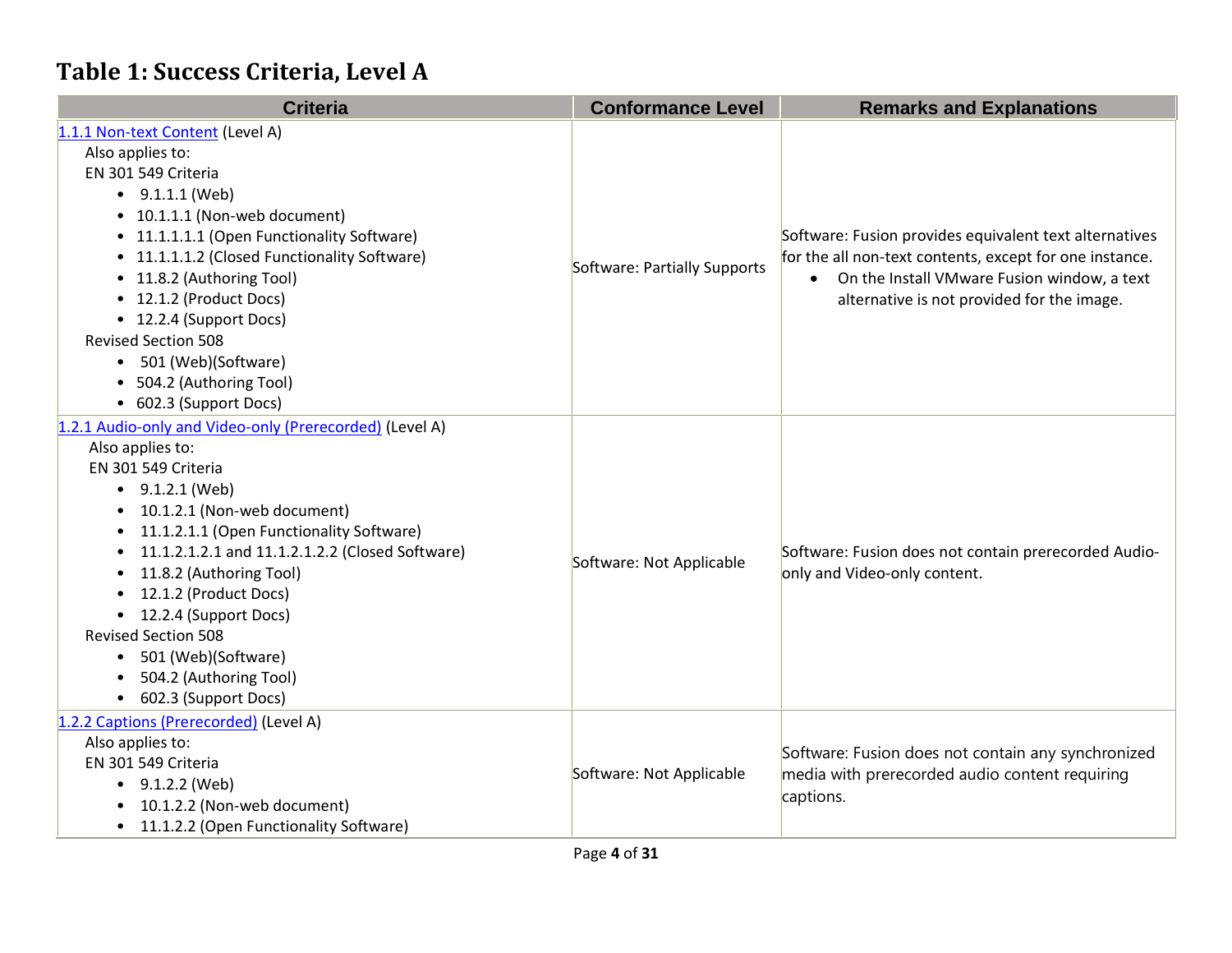| <b>Criteria</b>                                                                                                                                                                                                                                                                                                                                                                                                                                           | <b>Conformance Level</b>    | <b>Remarks and Explanations</b>                                                                                                                                                                                                                                                                                                                                                                                                                   |
|-----------------------------------------------------------------------------------------------------------------------------------------------------------------------------------------------------------------------------------------------------------------------------------------------------------------------------------------------------------------------------------------------------------------------------------------------------------|-----------------------------|---------------------------------------------------------------------------------------------------------------------------------------------------------------------------------------------------------------------------------------------------------------------------------------------------------------------------------------------------------------------------------------------------------------------------------------------------|
| • 11.1.2.2 (Closed Software)<br>11.8.2 (Authoring Tool)<br>12.1.2 (Product Docs)<br>• 12.2.4 (Support Docs)<br><b>Revised Section 508</b><br>• 501 (Web)(Software)<br>504.2 (Authoring Tool)<br>• 602.3 (Support Docs)                                                                                                                                                                                                                                    |                             |                                                                                                                                                                                                                                                                                                                                                                                                                                                   |
| 1.2.3 Audio Description or Media Alternative (Prerecorded) (Level A)<br>Also applies to:<br>EN 301 549 Criteria<br>$\bullet$ 9.1.2.3 (Web)<br>• 10.1.2.3 (Non-web document)<br>• 11.1.2.3.1 (Open Functionality Software)<br>• 11.1.2.3.2 (Closed Software)<br>• 11.8.2 (Authoring Tool)<br>• 12.1.2 (Product Docs)<br>• 12.2.4 (Support Docs)<br><b>Revised Section 508</b><br>• 501 (Web)(Software)<br>504.2 (Authoring Tool)<br>• 602.3 (Support Docs) | Software: Not Applicable    | Software: Fusion does not contain any time based<br>media or synchronized media with pre-recorded video<br>content.                                                                                                                                                                                                                                                                                                                               |
| 1.3.1 Info and Relationships (Level A)<br>Also applies to:<br>EN 301 549 Criteria<br>$\bullet$ 9.1.3.1 (Web)<br>10.1.3.1 (Non-web document)<br>11.1.3.1.1 (Open Functionality Software)<br>$\bullet$<br>11.1.3.1.2 (Closed Software)<br>$\bullet$<br>11.8.2 (Authoring Tool)<br>$\bullet$<br>• 12.1.2 (Product Docs)<br>• 12.2.4 (Support Docs)<br><b>Revised Section 508</b><br>501 (Web)(Software)<br>• 504.2 (Authoring Tool)                          | Software: Partially Support | Software: Fusion conveys information and relationships<br>for most UI elements programmatically.<br>Some example cases where the criteria not met:<br>On the Choose Firmware Type window, related<br>$\bullet$<br>items such as "Legacy BIOS", and "UEFI" radio<br>buttons are not grouped.<br>On the Microsoft Windows Easy Install window,<br>$\bullet$<br>the "Account Name' edit field is not determined<br>as required by the screen reader. |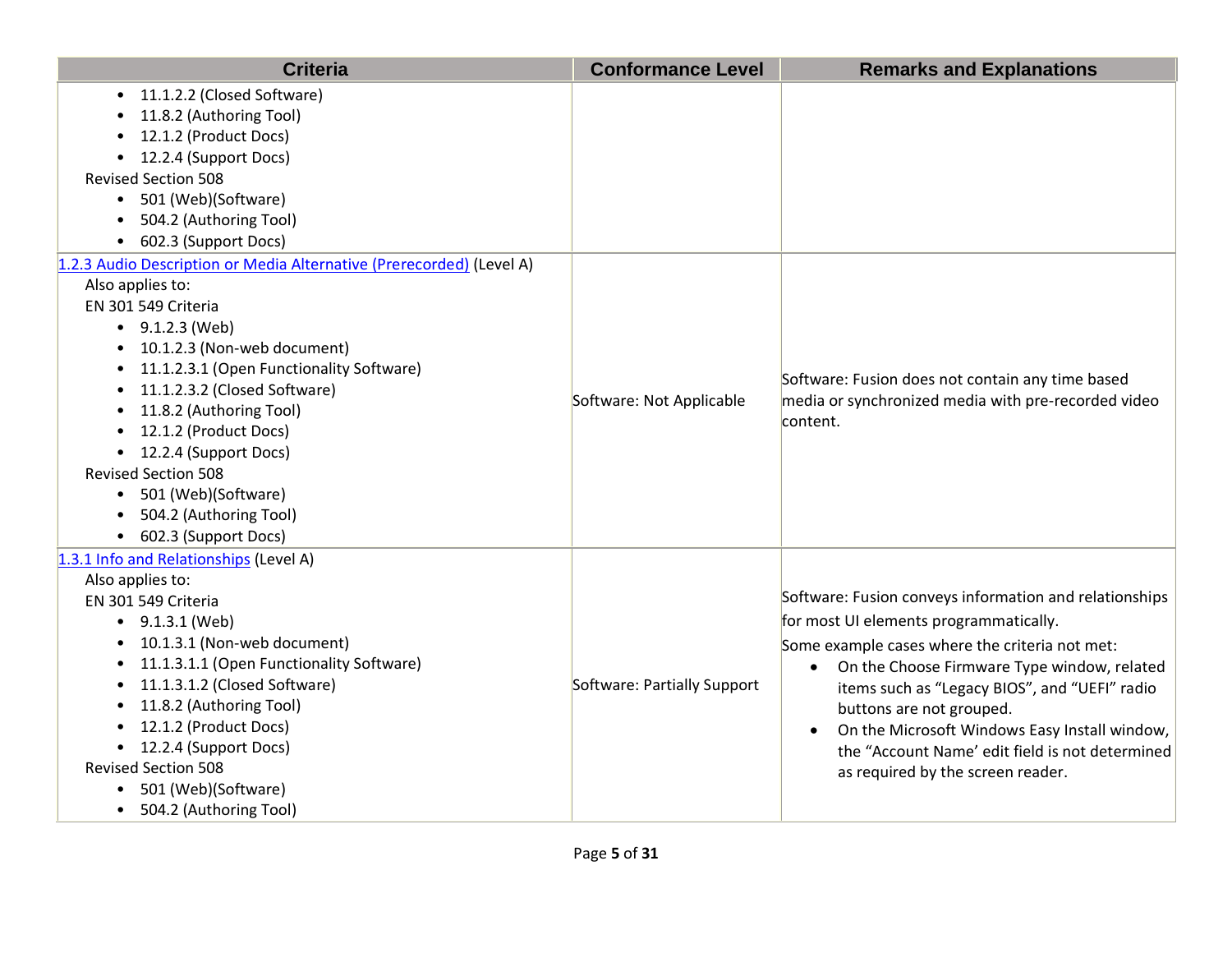| <b>Criteria</b>                                                                                                                                                                                                                                                                                                                                                                                                                                   | <b>Conformance Level</b>     | <b>Remarks and Explanations</b>                                                                                                                                                                                                                                                                                                                    |
|---------------------------------------------------------------------------------------------------------------------------------------------------------------------------------------------------------------------------------------------------------------------------------------------------------------------------------------------------------------------------------------------------------------------------------------------------|------------------------------|----------------------------------------------------------------------------------------------------------------------------------------------------------------------------------------------------------------------------------------------------------------------------------------------------------------------------------------------------|
| • 602.3 (Support Docs)                                                                                                                                                                                                                                                                                                                                                                                                                            |                              |                                                                                                                                                                                                                                                                                                                                                    |
| 1.3.2 Meaningful Sequence (Level A)<br>Also applies to:<br>EN 301 549 Criteria<br>$\bullet$ 9.1.3.2 (Web)<br>10.1.3.2 (Non-web document)<br>11.1.3.2.1 (Open Functionality Software)<br>$\bullet$<br>11.1.3.2.2 (Closed Software)<br>$\bullet$<br>11.8.2 (Authoring Tool)<br>$\bullet$<br>12.1.2 (Product Docs)<br>12.2.4 (Support Docs)<br><b>Revised Section 508</b><br>501 (Web)(Software)<br>504.2 (Authoring Tool)<br>• 602.3 (Support Docs) | Software: Partially Supports | Software: In Fusion, the reading sequence can be<br>correctly determined by the screen readers listed in the<br>"Evaluation Methods Used" on most pages, except for<br>one instance.<br>On the Buy now or enter license window, the<br>reading order is not determined properly by the<br>screen reader.                                           |
| 1.3.3 Sensory Characteristics (Level A)<br>Also applies to:<br>EN 301 549 Criteria<br>$-9.1.3.3$ (Web)<br>10.1.3.3 (Non-web document)<br>11.1.3.3 (Open Functionality Software)<br>11.1.3.3 (Closed Software)<br>11.8.2 (Authoring Tool)<br>12.1.2 (Product Docs)<br>• 12.2.4 (Support Docs)<br><b>Revised Section 508</b><br>• 501 (Web)(Software)<br>504.2 (Authoring Tool)<br>• 602.3 (Support Docs)                                           | Software: Partially Supports | Software: Fusion does not rely solely on sensory<br>characteristics for understanding or operating most<br>content.<br>Some example cases where the criteria not met:<br>• On the Install from disk or image window, the<br>tooltip is not defined for the "Help" icon.<br>On the toolbar, the tooltip is not defined for<br>$\bullet$<br>buttons. |
| 1.4.1 Use of Color (Level A)<br>Also applies to:<br>EN 301 549 Criteria<br>$\bullet$ 9.1.4.1 (Web)<br>10.1.4.1 (Non-web document)<br>11.1.4.1 (Open Functionality Software)                                                                                                                                                                                                                                                                       | Software: Does Not Support   | Software: In Fusion, color is used as the sole means of<br>conveying information.                                                                                                                                                                                                                                                                  |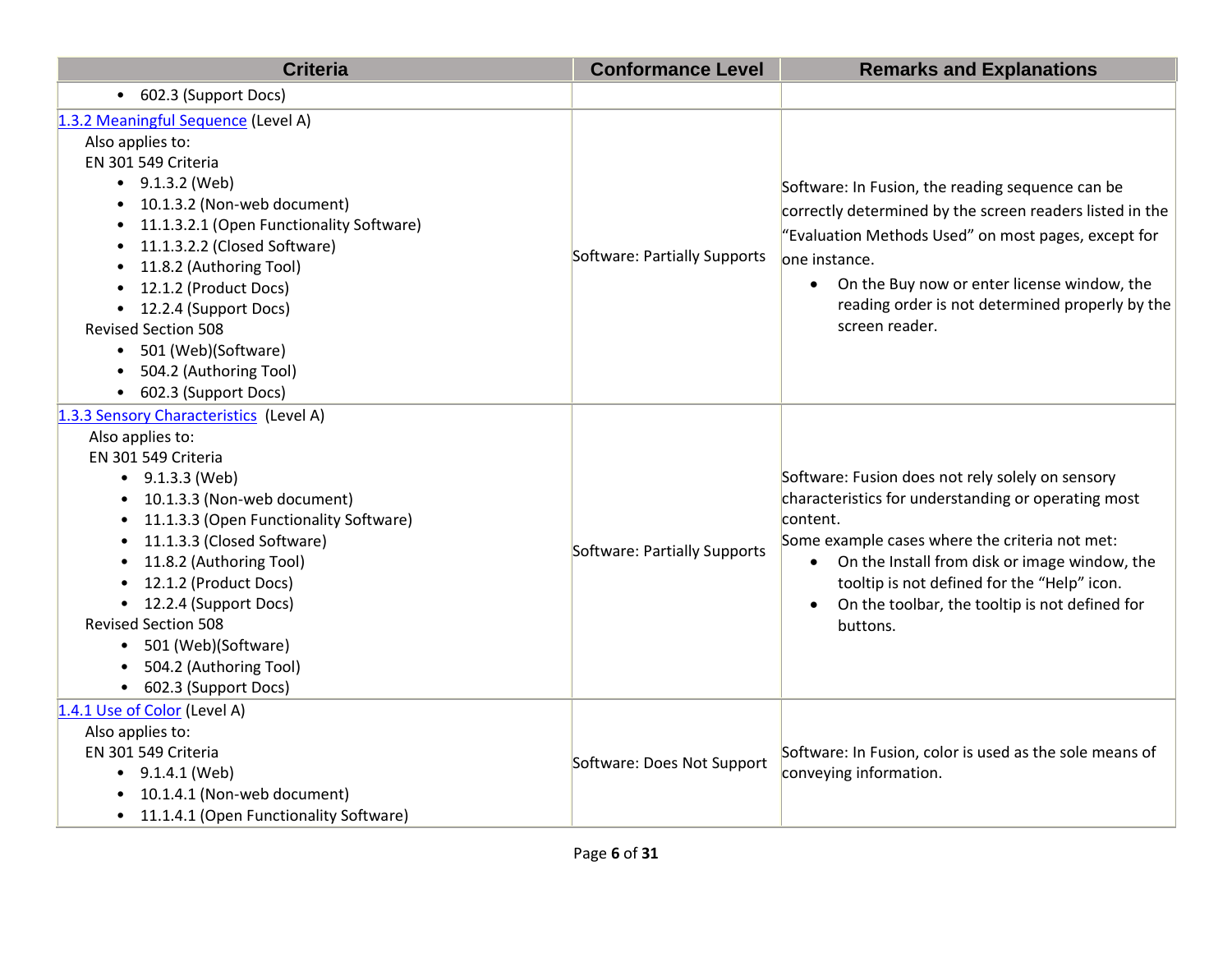| <b>Criteria</b>                                                                                                                                                                                                                                                                                                                                                                                                        | <b>Conformance Level</b>     | <b>Remarks and Explanations</b>                                                                                                                                                                                                                                                                                                                                              |
|------------------------------------------------------------------------------------------------------------------------------------------------------------------------------------------------------------------------------------------------------------------------------------------------------------------------------------------------------------------------------------------------------------------------|------------------------------|------------------------------------------------------------------------------------------------------------------------------------------------------------------------------------------------------------------------------------------------------------------------------------------------------------------------------------------------------------------------------|
| 11.1.4.1 (Closed Software)<br>11.8.2 (Authoring Tool)<br>12.1.2 (Product Docs)<br>12.2.4 (Support Docs)<br>$\bullet$<br><b>Revised Section 508</b><br>501 (Web)(Software)<br>$\bullet$<br>504.2 (Authoring Tool)<br>602.3 (Support Docs)                                                                                                                                                                               |                              |                                                                                                                                                                                                                                                                                                                                                                              |
| 1.4.2 Audio Control (Level A)<br>Also applies to:<br>EN 301 549 Criteria<br>$\bullet$ 9.1.4.2 (Web)<br>10.1.4.2 (Non-web document)<br>11.1.4.2 (Open Functionality Software)<br>11.1.4.2 (Closed Software)<br>11.8.2 (Authoring Tool)<br>12.1.2 (Product Docs)<br>• 12.2.4 (Support Docs)<br><b>Revised Section 508</b><br>• 501 (Web)(Software)<br>504.2 (Authoring Tool)<br>• 602.3 (Support Docs)                   | Software: Not Applicable     | Software: Fusion does not contain any audio that plays<br>automatically for more than 3 seconds.                                                                                                                                                                                                                                                                             |
| 2.1.1 Keyboard (Level A)<br>Also applies to:<br>EN 301 549 Criteria<br>$-9.2.1.1$ (Web)<br>10.2.1.1 (Non-web document)<br>11.2.1.1.1 (Open Functionality Software)<br>11.2.1.1.2 (Closed Software)<br>$\bullet$<br>11.8.2 (Authoring Tool)<br>$\bullet$<br>12.1.2 (Product Docs)<br>$\bullet$<br>• 12.2.4 (Support Docs)<br><b>Revised Section 508</b><br>501 (Web)(Software)<br>$\bullet$<br>• 504.2 (Authoring Tool) | Software: Partially Supports | Software: Fusion supports keyboard operations for all<br>the interactive elements, except for a couple of<br>instances.<br>On the Install from the disc or image window,<br>$\bullet$<br>the "Install from disc or image" control cannot<br>be reached by the keyboard.<br>On the Display windows, the "VMware<br>knowledge base" link cannot be reached by the<br>keyboard. |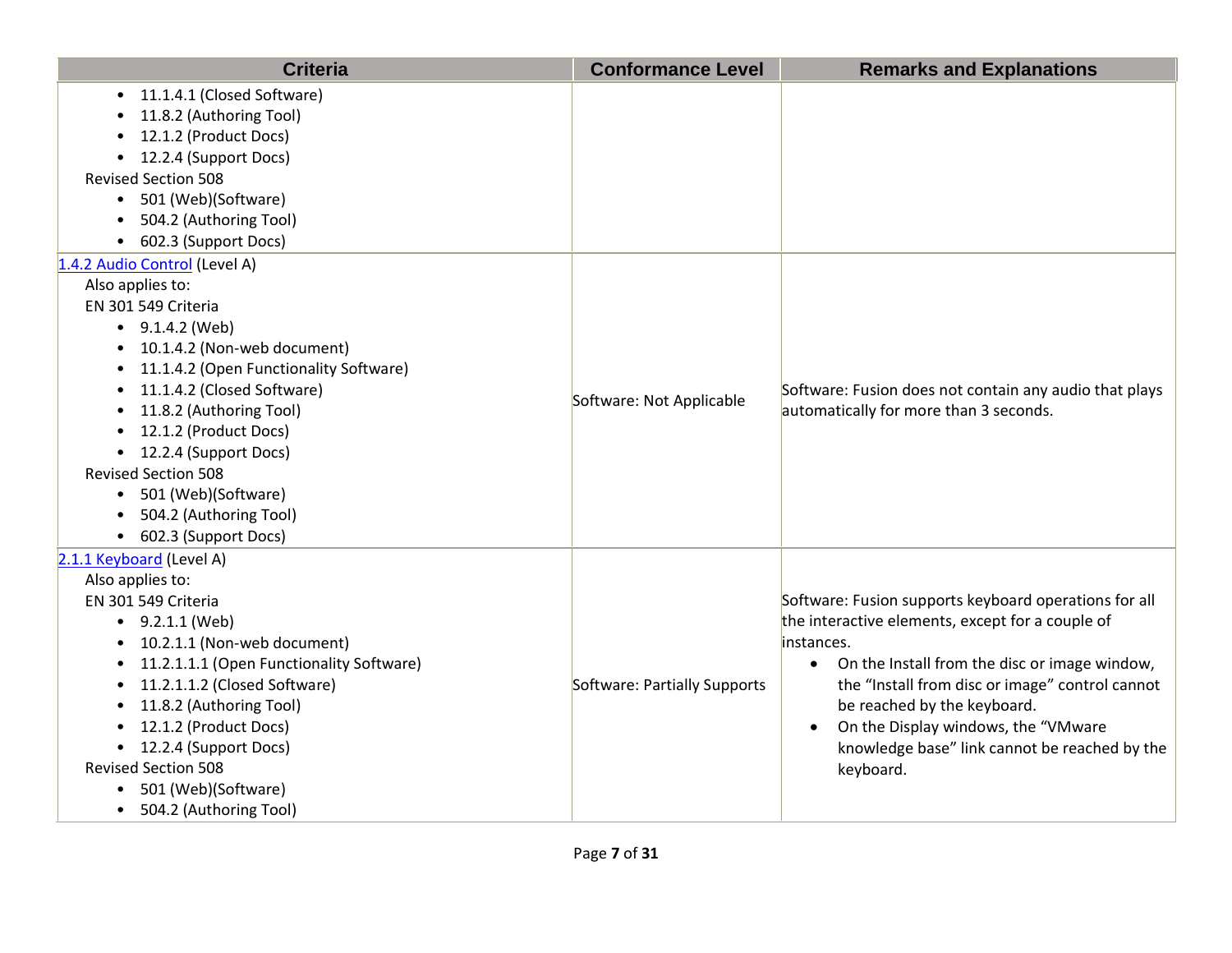| <b>Criteria</b>                                                                                                                                                                                                                                                                                                                                                                                                                               | <b>Conformance Level</b> | <b>Remarks and Explanations</b>                                                      |
|-----------------------------------------------------------------------------------------------------------------------------------------------------------------------------------------------------------------------------------------------------------------------------------------------------------------------------------------------------------------------------------------------------------------------------------------------|--------------------------|--------------------------------------------------------------------------------------|
| • 602.3 (Support Docs)                                                                                                                                                                                                                                                                                                                                                                                                                        |                          |                                                                                      |
| 2.1.2 No Keyboard Trap (Level A)<br>Also applies to:<br>EN 301 549 Criteria<br>$\bullet$ 9.2.1.2 (Web)<br>10.2.1.2 (Non-web document)<br>$\bullet$<br>11.2.1.2 (Open Functionality Software)<br>$\bullet$<br>11.2.1.2 (Closed Software)<br>$\bullet$<br>11.8.2 (Authoring Tool)<br>12.1.2 (Product Docs)<br>• 12.2.4 (Support Docs)<br><b>Revised Section 508</b><br>• 501 (Web)(Software)<br>• 504.2 (Authoring Tool) • 602.3 (Support Docs) | Software: Supports       | Software: In Fusion, the user's keyboard focus does not<br>get trapped at any point. |
| 2.1.4 Character Key Shortcuts (Level A 2.1 only)<br>Also applies to:<br>EN 301 549 Criteria<br>$\bullet$ 9.2.1.4 (Web)<br>10.2.1.4 (Non-web document)<br>$\bullet$<br>11.2.1.4.1 (Open Functionality Software)<br>11.2.1.4.2 (Closed Software)<br>11.8.2 (Authoring Tool)<br>12.1.2 (Product Docs)<br>• 12.2.4 (Support Docs)<br>Revised Section 508 - Does not apply                                                                         | Software: Not Applicable | Software: Fusion does not contain Character Key<br>Shortcuts.                        |
| 2.2.1 Timing Adjustable (Level A)<br>Also applies to:<br>EN 301 549 Criteria<br>$-9.2.2.1$ (Web)<br>• 10.2.2.1 (Non-web document)<br>• 11.2.2.1 (Open Functionality Software)<br>• 11.2.2.1 (Closed Software)<br>• 11.8.2 (Authoring Tool)<br>• 12.1.2 (Product Docs)<br>• 12.2.4 (Support Docs)                                                                                                                                              | Software: Not Applicable | Software: Fusion does not impose time out limit to<br>users.                         |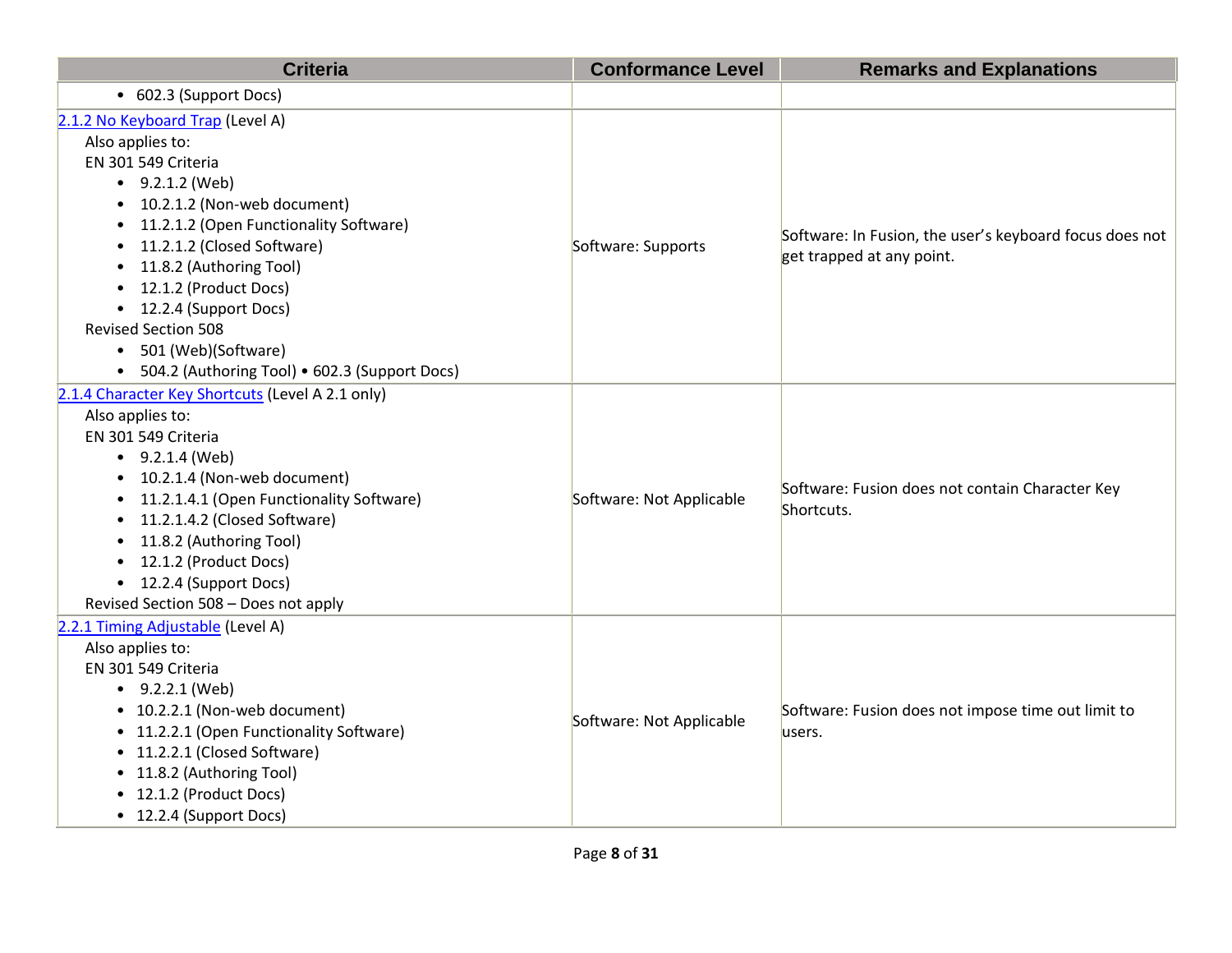| <b>Criteria</b>                                                                                                                                                                                                                                                                                                                                                                                                   | <b>Conformance Level</b> | <b>Remarks and Explanations</b>                                                                               |
|-------------------------------------------------------------------------------------------------------------------------------------------------------------------------------------------------------------------------------------------------------------------------------------------------------------------------------------------------------------------------------------------------------------------|--------------------------|---------------------------------------------------------------------------------------------------------------|
| <b>Revised Section 508</b><br>• 501 (Web)(Software)                                                                                                                                                                                                                                                                                                                                                               |                          |                                                                                                               |
| • 504.2 (Authoring Tool)                                                                                                                                                                                                                                                                                                                                                                                          |                          |                                                                                                               |
| • 602.3 (Support Docs)                                                                                                                                                                                                                                                                                                                                                                                            |                          |                                                                                                               |
| 2.2.2 Pause, Stop, Hide (Level A)<br>Also applies to:<br>EN 301 549 Criteria<br>$-9.2.2.2$ (Web)<br>• 10.2.2.2 (Non-web document)<br>• 11.2.2.2 (Open Functionality Software)<br>11.2.2.2 (Closed Software)<br>11.8.2 (Authoring Tool)<br>• 12.1.2 (Product Docs)<br>• 12.2.4 (Support Docs)<br><b>Revised Section 508</b><br>• 501 (Web)(Software)<br>• 504.2 (Authoring Tool)                                   | Software: Not Applicable | Software: Fusion does not contain any content that<br>requires users to trigger the pause, stop, hide option. |
| • 602.3 (Support Docs)                                                                                                                                                                                                                                                                                                                                                                                            |                          |                                                                                                               |
| 2.3.1 Three Flashes or Below Threshold (Level A)<br>Also applies to:<br>EN 301 549 Criteria<br>$-9.2.3.1$ (Web)<br>• 10.2.3.1 (Non-web document)<br>11.2.3.1 (Open Functionality Software)<br>11.2.3.1(Closed Software)<br>11.8.2 (Authoring Tool)<br>12.1.2 (Product Docs)<br>• 12.2.4 (Support Docs)<br><b>Revised Section 508</b><br>• 501 (Web)(Software)<br>504.2 (Authoring Tool)<br>• 602.3 (Support Docs) | Software: Not Applicable | Software: Fusion provides no content that flashes more<br>than three times in one second or below thresholds. |
| 2.4.1 Bypass Blocks (Level A)<br>Also applies to:<br>EN 301 549 Criteria                                                                                                                                                                                                                                                                                                                                          | Software: Not Applicable | Software: In Fusion, no content is repeated on different<br>windows.                                          |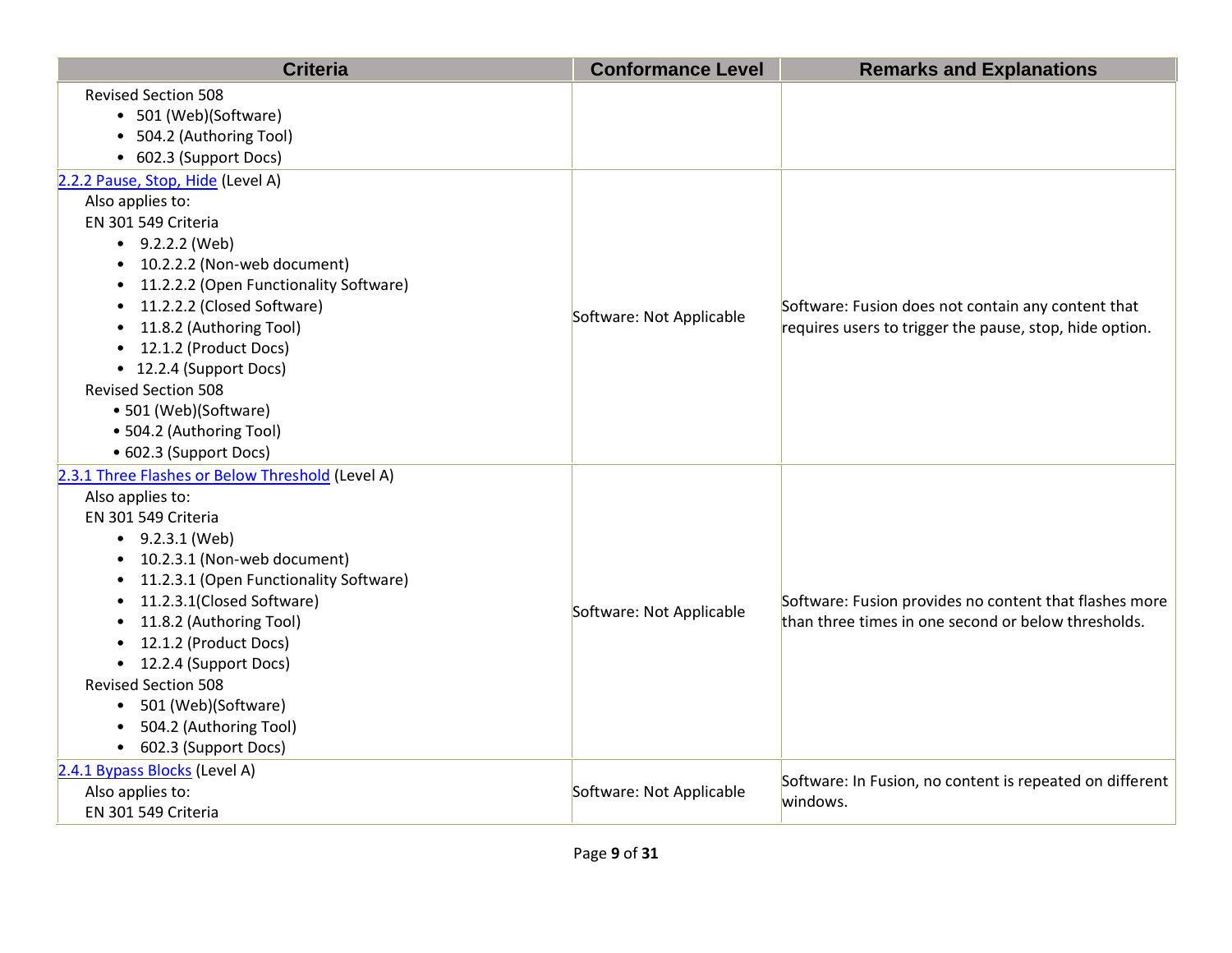| <b>Criteria</b>                                                                                                                                                                                                                                                                                                                                                                                                                                         | <b>Conformance Level</b>     | <b>Remarks and Explanations</b>                                                                                                                                                                                                                                                                                 |
|---------------------------------------------------------------------------------------------------------------------------------------------------------------------------------------------------------------------------------------------------------------------------------------------------------------------------------------------------------------------------------------------------------------------------------------------------------|------------------------------|-----------------------------------------------------------------------------------------------------------------------------------------------------------------------------------------------------------------------------------------------------------------------------------------------------------------|
| $-9.2.4.1$ (Web)<br>10.2.4.1 (Non-web document) - Does not apply<br>11.2.4.1 (Open Functionality Software) - Does not apply<br>11.2.4.1 (Closed Software) - Does not apply<br>11.8.2 (Authoring Tool)<br>12.1.2 (Product Docs)<br>• 12.2.4 (Support Docs)<br><b>Revised Section 508</b><br>• 501 (Web)(Software) – Does not apply to non-web software<br>504.2 (Authoring Tool)<br>$\bullet$<br>• 602.3 (Support Docs) – Does not apply to non-web docs |                              |                                                                                                                                                                                                                                                                                                                 |
| 2.4.2 Page Titled (Level A)<br>Also applies to:<br>EN 301 549 Criteria<br>$-9.2.4.2$ (Web)<br>• 10.2.4.2 (Non-web document)<br>11.2.4.2 (Open Functionality Software) - Does not apply<br>11.2.4.2 (Closed Software) – Does not apply<br>11.8.2 (Authoring Tool)<br>12.1.2 (Product Docs)<br>• 12.2.4 (Support Docs)<br><b>Revised Section 508</b><br>• 501 (Web)(Software)<br>504.2 (Authoring Tool)<br>• 602.3 (Support Docs)                         | Software: Supports           | Software: Fusion provides page title to describe its<br>purpose.                                                                                                                                                                                                                                                |
| 2.4.3 Focus Order (Level A)<br>Also applies to:<br>EN 301 549 Criteria<br>$\bullet$ 9.2.4.3 (Web)<br>• 10.2.4.3 (Non-web document)<br>• 11.2.4.3 (Open Functionality Software)<br>11.2.4.3 (Closed Software)<br>11.8.2 (Authoring Tool)<br>12.1.2 (Product Docs)<br>• 12.2.4 (Support Docs)                                                                                                                                                             | Software: Partially Supports | Software: In Fusion, the focus order is sequential &<br>meaningful on most pages.<br>Some example cases where the criteria not met:<br>• On the Buy now or Enter License windows, the<br>keyboard focus moves on a hidden element.<br>On the Processor & Memory windows, the focus<br>moves on a hidden element |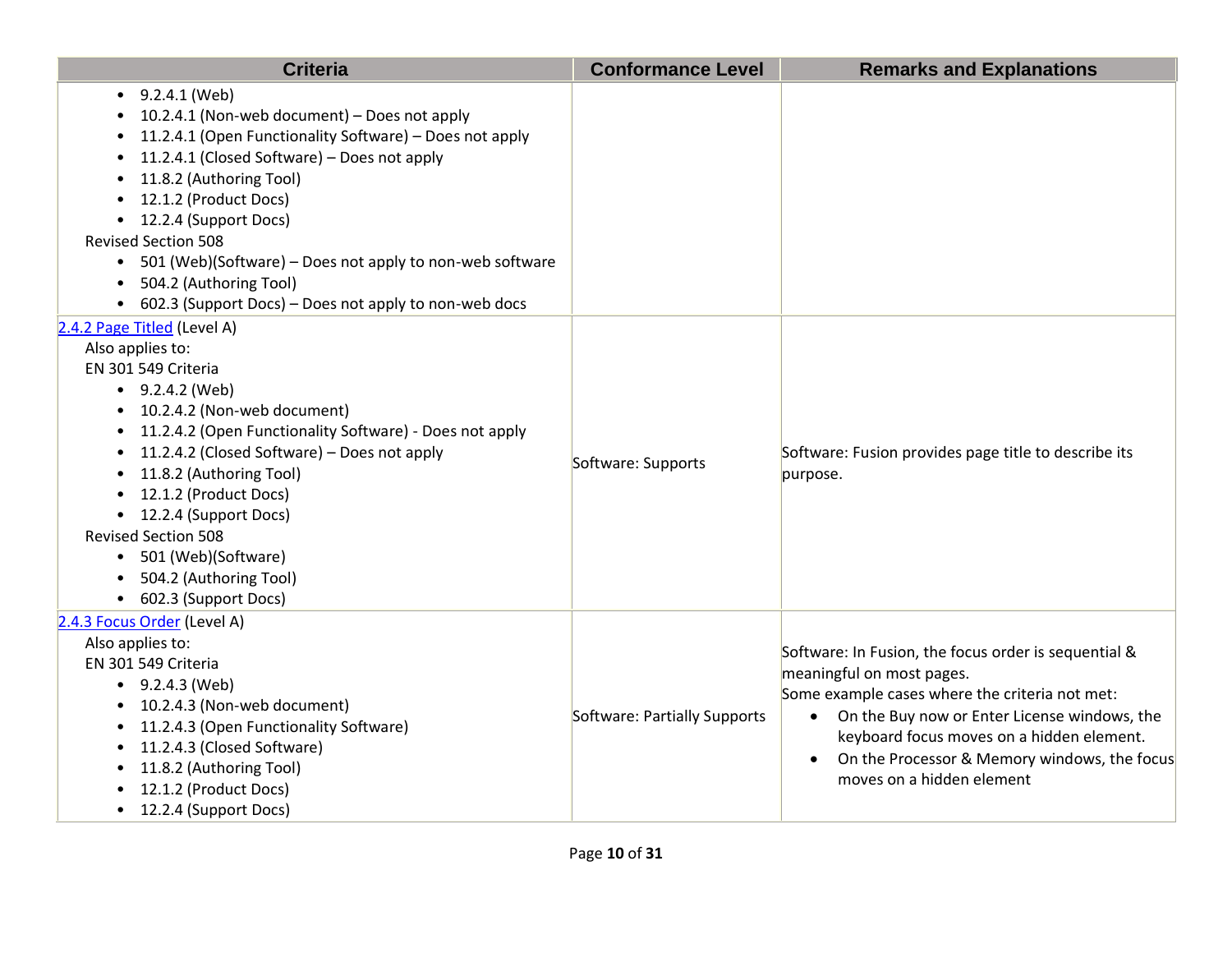| <b>Criteria</b>                                          | <b>Conformance Level</b> | <b>Remarks and Explanations</b>                       |
|----------------------------------------------------------|--------------------------|-------------------------------------------------------|
| <b>Revised Section 508</b><br>• 501 (Web)(Software)      |                          |                                                       |
| • 504.2 (Authoring Tool)                                 |                          |                                                       |
| • 602.3 (Support Docs)                                   |                          |                                                       |
| 2.4.4 Link Purpose (In Context) (Level A)                |                          |                                                       |
| Also applies to:                                         |                          |                                                       |
| EN 301 549 Criteria                                      |                          |                                                       |
| $\bullet$ 9.2.4.4 (Web)                                  |                          |                                                       |
| • 10.2.4.4 (Non-web document)                            |                          |                                                       |
| • 11.2.4.4 (Open Functionality Software)                 |                          |                                                       |
| 11.2.4.4 (Closed Software                                | Software: Supports       | Software: Fusion contains links that describe their   |
| 11.8.2 (Authoring Tool)<br>$\bullet$                     |                          | purpose.                                              |
| • 12.1.2 (Product Docs)                                  |                          |                                                       |
| • 12.2.4 (Support Docs)                                  |                          |                                                       |
| <b>Revised Section 508</b>                               |                          |                                                       |
| • 501 (Web)(Software)                                    |                          |                                                       |
| • 504.2 (Authoring Tool)                                 |                          |                                                       |
| • 602.3 (Support Docs)                                   |                          |                                                       |
| 2.5.1 Pointer Gestures (Level A 2.1 only)                |                          |                                                       |
| Also applies to:                                         |                          |                                                       |
| EN 301 549 Criteria                                      |                          |                                                       |
| $\bullet$ 9.2.5.1 (Web)<br>• 10.2.5.1 (Non-web document) |                          |                                                       |
| • 11.2.5.1 (Open Functionality Software)                 | Software: Not Applicable | Software: Fusion does not use pointer gestures.       |
| • 11.2.5.1 (Closed Software)                             |                          |                                                       |
| 11.8.2 (Authoring Tool)                                  |                          |                                                       |
| • 12.1.2 (Product Docs)                                  |                          |                                                       |
| • 12.2.4 (Support Docs)                                  |                          |                                                       |
| Revised Section 508 - Does not apply                     |                          |                                                       |
| 2.5.2 Pointer Cancellation (Level A 2.1 only)            |                          |                                                       |
| Also applies to:                                         |                          |                                                       |
| EN 301 549 Criteria                                      | Software: Supports       | Software: Fusion supports pointer cancellation and no |
| $-9.2.5.2$ (Web)                                         |                          | down-event.                                           |
| • 10.2.5.2 (Non-web document)                            |                          |                                                       |
| • 11.2.5.2 (Open Functionality Software)                 |                          |                                                       |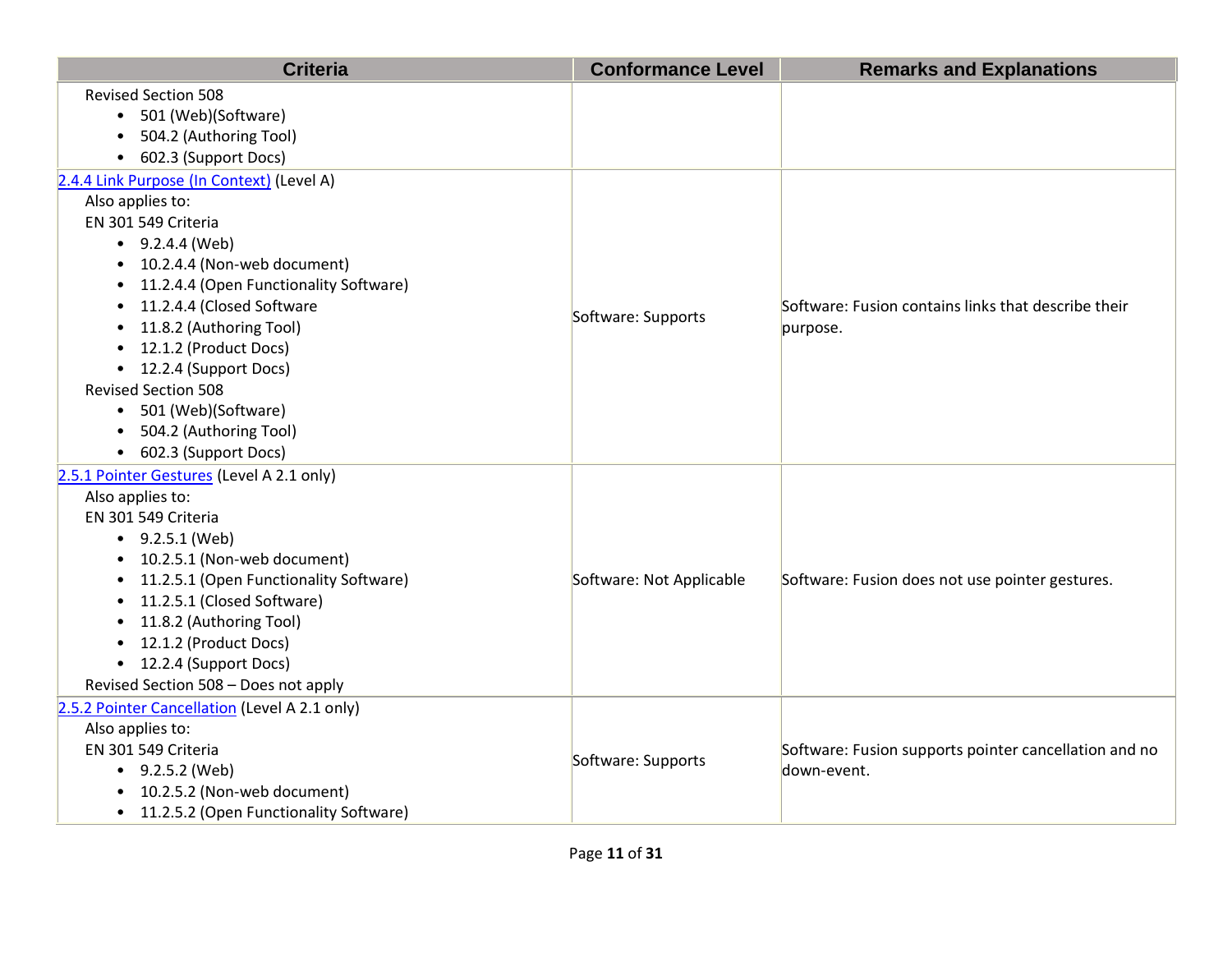| <b>Criteria</b>                                     | <b>Conformance Level</b> | <b>Remarks and Explanations</b>                           |
|-----------------------------------------------------|--------------------------|-----------------------------------------------------------|
| 11.2.5.2 (Closed Software)<br>$\bullet$             |                          |                                                           |
| 11.8.2 (Authoring Tool)                             |                          |                                                           |
| 12.1.2 (Product Docs)                               |                          |                                                           |
| 12.2.4 (Support Docs)<br>$\bullet$                  |                          |                                                           |
| Revised Section 508 - Does not apply                |                          |                                                           |
| 2.5.3 Label in Name (Level A 2.1 only)              |                          |                                                           |
| Also applies to:                                    |                          |                                                           |
| EN 301 549 Criteria                                 |                          |                                                           |
| • $9.2.5.3$ (Web)                                   |                          |                                                           |
| 10.2.5.3 (Non-web document)<br>$\bullet$            |                          | Software: In Fusion, accessible names of user interface   |
| 11.2.5.3 (Open Functionality Software)<br>$\bullet$ | Software: Supports       | controls that match their visual labels are used.         |
| 11.2.5.3 (Closed Software)<br>$\bullet$             |                          |                                                           |
| 11.8.2 (Authoring Tool)                             |                          |                                                           |
| • 12.1.2 (Product Docs)                             |                          |                                                           |
| • 12.2.4 (Support Docs)                             |                          |                                                           |
| Revised Section 508 - Does not apply                |                          |                                                           |
| 2.5.4 Motion Actuation (Level A 2.1 only)           |                          |                                                           |
| Also applies to:                                    |                          |                                                           |
| EN 301 549 Criteria                                 |                          |                                                           |
| • $9.2.5.4$ (Web)                                   |                          |                                                           |
| 10.2.5.4 (Non-web document)                         |                          | Software: Fusion does not contain functionality that      |
| 11.2.5.4 (Open Functionality Software)              | Software: Not Applicable | require device motion or user motion.                     |
| 11.2.5.4 (Closed Software                           |                          |                                                           |
| 11.8.2 (Authoring Tool)                             |                          |                                                           |
| 12.1.2 (Product Docs)<br>$\bullet$                  |                          |                                                           |
| • 12.2.4 (Support Docs)                             |                          |                                                           |
| Revised Section 508 - Does not apply                |                          |                                                           |
| 3.1.1 Language of Page (Level A)                    |                          |                                                           |
| Also applies to:                                    |                          |                                                           |
| EN 301 549 Criteria                                 |                          | Software: In Fusion, the default language of pages can    |
| $\bullet$ 9.3.1.1 (Web)                             | Software: Supports       | be identified by screen readers listed in the "Evaluation |
| • 10.3.1.1 (Non-web document)                       |                          | Methods Used".                                            |
| 11.3.1.1.1 (Open Functionality Software)            |                          |                                                           |
| 11.3.1.1.2 (Closed Software)                        |                          |                                                           |
| • 11.8.2 (Authoring Tool)                           |                          |                                                           |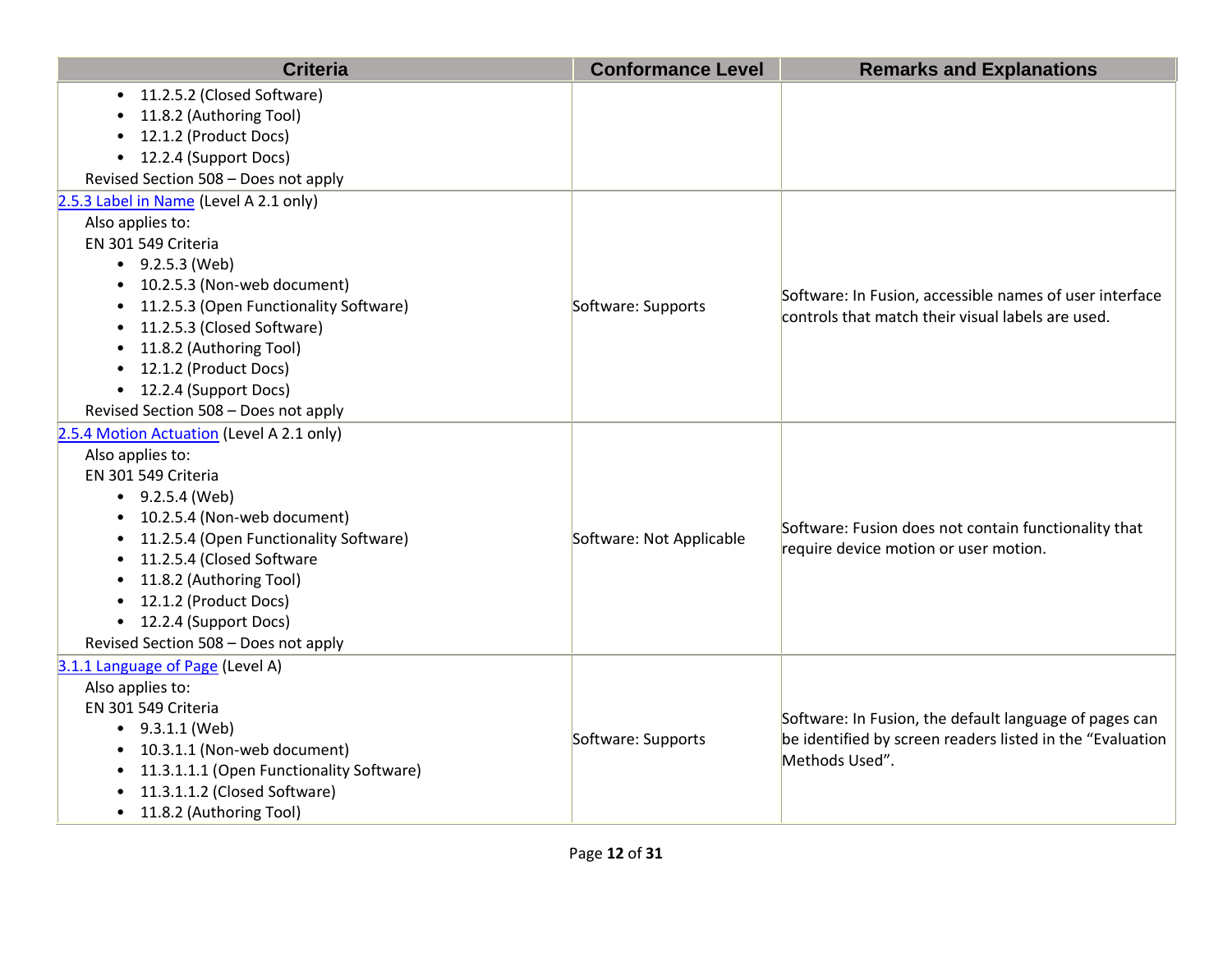| 12.1.2 (Product Docs)<br>$\bullet$<br>12.2.4 (Support Docs)<br>$\bullet$<br><b>Revised Section 508</b><br>501 (Web)(Software)<br>$\bullet$<br>504.2 (Authoring Tool)<br>602.3 (Support Docs)<br>$\bullet$<br>3.2.1 On Focus (Level A)<br>Also applies to:<br>EN 301 549 Criteria<br>$\bullet$ 9.3.2.1 (Web)<br>10.3.2.1 (Non-web document)<br>Software: In Fusion, UI components on receiving focus<br>$\bullet$<br>do not initiate any change of context for most pages,<br>11.3.2.1 (Open Functionality Software)<br>٠<br>11.3.2.1 (Closed Software)<br>except for one instance.<br>$\bullet$<br>Software: Partially Supports<br>On the Integration window, the "Tags" form<br>11.8.2 (Authoring Tool)<br>$\bullet$<br>$\bullet$<br>12.1.2 (Product Docs)<br>field gets expanded as soon as it receives<br>12.2.4 (Support Docs)<br>keyboard focus.<br>٠<br><b>Revised Section 508</b><br>501 (Web)(Software)<br>$\bullet$<br>504.2 (Authoring Tool)<br>$\bullet$<br>602.3 (Support Docs)<br>$\bullet$<br>3.2.2 On Input (Level A)<br>Also applies to:<br>EN 301 549 Criteria<br>• $9.3.2.2$ (Web)<br>10.3.2.2 (Non-web document)<br>11.3.2.2 (Open Functionality Software)<br>٠<br>Software: Fusion provides components that do not<br>11.3.2.2 (Closed Software)<br>٠<br>Software: Supports<br>initiate a change of context automatically while taking<br>11.8.2 (Authoring Tool)<br>$\bullet$<br>user inputs.<br>12.1.2 (Product Docs)<br>$\bullet$<br>12.2.4 (Support Docs)<br>$\bullet$<br><b>Revised Section 508</b><br>501 (Web)(Software)<br>٠<br>504.2 (Authoring Tool) | <b>Criteria</b> | <b>Conformance Level</b> | <b>Remarks and Explanations</b> |
|------------------------------------------------------------------------------------------------------------------------------------------------------------------------------------------------------------------------------------------------------------------------------------------------------------------------------------------------------------------------------------------------------------------------------------------------------------------------------------------------------------------------------------------------------------------------------------------------------------------------------------------------------------------------------------------------------------------------------------------------------------------------------------------------------------------------------------------------------------------------------------------------------------------------------------------------------------------------------------------------------------------------------------------------------------------------------------------------------------------------------------------------------------------------------------------------------------------------------------------------------------------------------------------------------------------------------------------------------------------------------------------------------------------------------------------------------------------------------------------------------------------------------------------------------------------------------------|-----------------|--------------------------|---------------------------------|
|                                                                                                                                                                                                                                                                                                                                                                                                                                                                                                                                                                                                                                                                                                                                                                                                                                                                                                                                                                                                                                                                                                                                                                                                                                                                                                                                                                                                                                                                                                                                                                                    |                 |                          |                                 |
|                                                                                                                                                                                                                                                                                                                                                                                                                                                                                                                                                                                                                                                                                                                                                                                                                                                                                                                                                                                                                                                                                                                                                                                                                                                                                                                                                                                                                                                                                                                                                                                    |                 |                          |                                 |
|                                                                                                                                                                                                                                                                                                                                                                                                                                                                                                                                                                                                                                                                                                                                                                                                                                                                                                                                                                                                                                                                                                                                                                                                                                                                                                                                                                                                                                                                                                                                                                                    |                 |                          |                                 |
|                                                                                                                                                                                                                                                                                                                                                                                                                                                                                                                                                                                                                                                                                                                                                                                                                                                                                                                                                                                                                                                                                                                                                                                                                                                                                                                                                                                                                                                                                                                                                                                    |                 |                          |                                 |
|                                                                                                                                                                                                                                                                                                                                                                                                                                                                                                                                                                                                                                                                                                                                                                                                                                                                                                                                                                                                                                                                                                                                                                                                                                                                                                                                                                                                                                                                                                                                                                                    |                 |                          |                                 |
|                                                                                                                                                                                                                                                                                                                                                                                                                                                                                                                                                                                                                                                                                                                                                                                                                                                                                                                                                                                                                                                                                                                                                                                                                                                                                                                                                                                                                                                                                                                                                                                    |                 |                          |                                 |
|                                                                                                                                                                                                                                                                                                                                                                                                                                                                                                                                                                                                                                                                                                                                                                                                                                                                                                                                                                                                                                                                                                                                                                                                                                                                                                                                                                                                                                                                                                                                                                                    |                 |                          |                                 |
|                                                                                                                                                                                                                                                                                                                                                                                                                                                                                                                                                                                                                                                                                                                                                                                                                                                                                                                                                                                                                                                                                                                                                                                                                                                                                                                                                                                                                                                                                                                                                                                    |                 |                          |                                 |
|                                                                                                                                                                                                                                                                                                                                                                                                                                                                                                                                                                                                                                                                                                                                                                                                                                                                                                                                                                                                                                                                                                                                                                                                                                                                                                                                                                                                                                                                                                                                                                                    |                 |                          |                                 |
|                                                                                                                                                                                                                                                                                                                                                                                                                                                                                                                                                                                                                                                                                                                                                                                                                                                                                                                                                                                                                                                                                                                                                                                                                                                                                                                                                                                                                                                                                                                                                                                    |                 |                          |                                 |
|                                                                                                                                                                                                                                                                                                                                                                                                                                                                                                                                                                                                                                                                                                                                                                                                                                                                                                                                                                                                                                                                                                                                                                                                                                                                                                                                                                                                                                                                                                                                                                                    |                 |                          |                                 |
|                                                                                                                                                                                                                                                                                                                                                                                                                                                                                                                                                                                                                                                                                                                                                                                                                                                                                                                                                                                                                                                                                                                                                                                                                                                                                                                                                                                                                                                                                                                                                                                    |                 |                          |                                 |
|                                                                                                                                                                                                                                                                                                                                                                                                                                                                                                                                                                                                                                                                                                                                                                                                                                                                                                                                                                                                                                                                                                                                                                                                                                                                                                                                                                                                                                                                                                                                                                                    |                 |                          |                                 |
|                                                                                                                                                                                                                                                                                                                                                                                                                                                                                                                                                                                                                                                                                                                                                                                                                                                                                                                                                                                                                                                                                                                                                                                                                                                                                                                                                                                                                                                                                                                                                                                    |                 |                          |                                 |
|                                                                                                                                                                                                                                                                                                                                                                                                                                                                                                                                                                                                                                                                                                                                                                                                                                                                                                                                                                                                                                                                                                                                                                                                                                                                                                                                                                                                                                                                                                                                                                                    |                 |                          |                                 |
|                                                                                                                                                                                                                                                                                                                                                                                                                                                                                                                                                                                                                                                                                                                                                                                                                                                                                                                                                                                                                                                                                                                                                                                                                                                                                                                                                                                                                                                                                                                                                                                    |                 |                          |                                 |
|                                                                                                                                                                                                                                                                                                                                                                                                                                                                                                                                                                                                                                                                                                                                                                                                                                                                                                                                                                                                                                                                                                                                                                                                                                                                                                                                                                                                                                                                                                                                                                                    |                 |                          |                                 |
|                                                                                                                                                                                                                                                                                                                                                                                                                                                                                                                                                                                                                                                                                                                                                                                                                                                                                                                                                                                                                                                                                                                                                                                                                                                                                                                                                                                                                                                                                                                                                                                    |                 |                          |                                 |
|                                                                                                                                                                                                                                                                                                                                                                                                                                                                                                                                                                                                                                                                                                                                                                                                                                                                                                                                                                                                                                                                                                                                                                                                                                                                                                                                                                                                                                                                                                                                                                                    |                 |                          |                                 |
|                                                                                                                                                                                                                                                                                                                                                                                                                                                                                                                                                                                                                                                                                                                                                                                                                                                                                                                                                                                                                                                                                                                                                                                                                                                                                                                                                                                                                                                                                                                                                                                    |                 |                          |                                 |
|                                                                                                                                                                                                                                                                                                                                                                                                                                                                                                                                                                                                                                                                                                                                                                                                                                                                                                                                                                                                                                                                                                                                                                                                                                                                                                                                                                                                                                                                                                                                                                                    |                 |                          |                                 |
|                                                                                                                                                                                                                                                                                                                                                                                                                                                                                                                                                                                                                                                                                                                                                                                                                                                                                                                                                                                                                                                                                                                                                                                                                                                                                                                                                                                                                                                                                                                                                                                    |                 |                          |                                 |
|                                                                                                                                                                                                                                                                                                                                                                                                                                                                                                                                                                                                                                                                                                                                                                                                                                                                                                                                                                                                                                                                                                                                                                                                                                                                                                                                                                                                                                                                                                                                                                                    |                 |                          |                                 |
|                                                                                                                                                                                                                                                                                                                                                                                                                                                                                                                                                                                                                                                                                                                                                                                                                                                                                                                                                                                                                                                                                                                                                                                                                                                                                                                                                                                                                                                                                                                                                                                    |                 |                          |                                 |
|                                                                                                                                                                                                                                                                                                                                                                                                                                                                                                                                                                                                                                                                                                                                                                                                                                                                                                                                                                                                                                                                                                                                                                                                                                                                                                                                                                                                                                                                                                                                                                                    |                 |                          |                                 |
|                                                                                                                                                                                                                                                                                                                                                                                                                                                                                                                                                                                                                                                                                                                                                                                                                                                                                                                                                                                                                                                                                                                                                                                                                                                                                                                                                                                                                                                                                                                                                                                    |                 |                          |                                 |
|                                                                                                                                                                                                                                                                                                                                                                                                                                                                                                                                                                                                                                                                                                                                                                                                                                                                                                                                                                                                                                                                                                                                                                                                                                                                                                                                                                                                                                                                                                                                                                                    |                 |                          |                                 |
|                                                                                                                                                                                                                                                                                                                                                                                                                                                                                                                                                                                                                                                                                                                                                                                                                                                                                                                                                                                                                                                                                                                                                                                                                                                                                                                                                                                                                                                                                                                                                                                    |                 |                          |                                 |
|                                                                                                                                                                                                                                                                                                                                                                                                                                                                                                                                                                                                                                                                                                                                                                                                                                                                                                                                                                                                                                                                                                                                                                                                                                                                                                                                                                                                                                                                                                                                                                                    |                 |                          |                                 |
|                                                                                                                                                                                                                                                                                                                                                                                                                                                                                                                                                                                                                                                                                                                                                                                                                                                                                                                                                                                                                                                                                                                                                                                                                                                                                                                                                                                                                                                                                                                                                                                    |                 |                          |                                 |
|                                                                                                                                                                                                                                                                                                                                                                                                                                                                                                                                                                                                                                                                                                                                                                                                                                                                                                                                                                                                                                                                                                                                                                                                                                                                                                                                                                                                                                                                                                                                                                                    |                 |                          |                                 |
|                                                                                                                                                                                                                                                                                                                                                                                                                                                                                                                                                                                                                                                                                                                                                                                                                                                                                                                                                                                                                                                                                                                                                                                                                                                                                                                                                                                                                                                                                                                                                                                    |                 |                          |                                 |
| 602.3 (Support Docs)<br>$\bullet$                                                                                                                                                                                                                                                                                                                                                                                                                                                                                                                                                                                                                                                                                                                                                                                                                                                                                                                                                                                                                                                                                                                                                                                                                                                                                                                                                                                                                                                                                                                                                  |                 |                          |                                 |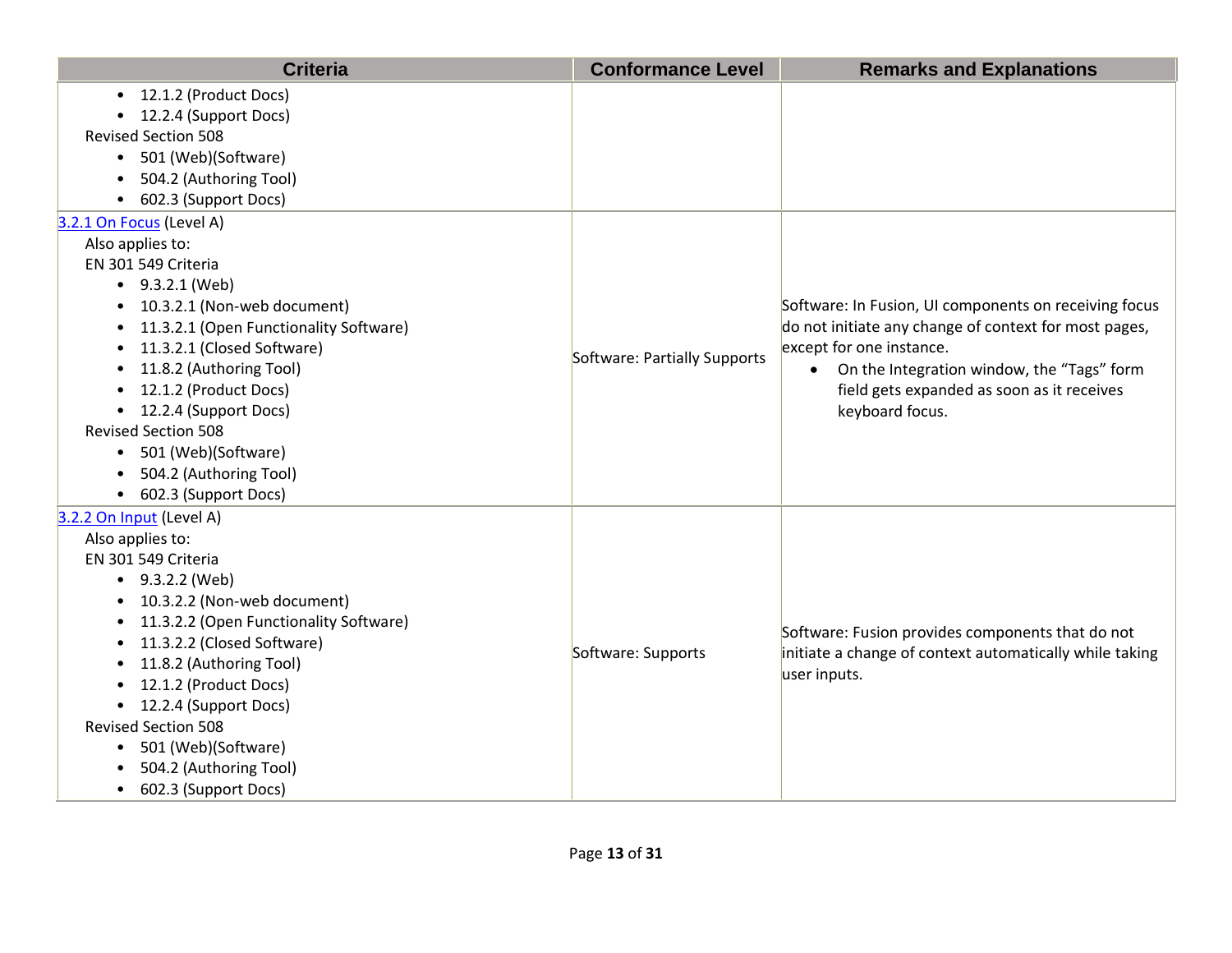| <b>Criteria</b>                                                                                                                                                                                                                                                                                                                                                                                                                                   | <b>Conformance Level</b>     | <b>Remarks and Explanations</b>                                                                                                                                                                                                                                         |
|---------------------------------------------------------------------------------------------------------------------------------------------------------------------------------------------------------------------------------------------------------------------------------------------------------------------------------------------------------------------------------------------------------------------------------------------------|------------------------------|-------------------------------------------------------------------------------------------------------------------------------------------------------------------------------------------------------------------------------------------------------------------------|
| 3.3.1 Error Identification (Level A)<br>Also applies to:<br>EN 301 549 Criteria<br>$\bullet$ 9.3.3.1 (Web)<br>• 10.3.3.1 (Non-web document)<br>• 11.3.3.1.1 (Open Functionality Software)<br>11.3.3.1.2 (Closed Software)<br>$\bullet$<br>11.8.2 (Authoring Tool)<br>$\bullet$<br>• 12.1.2 (Product Docs)<br>• 12.2.4 (Support Docs)<br><b>Revised Section 508</b><br>• 501 (Web)(Software)<br>• 504.2 (Authoring Tool)<br>• 602.3 (Support Docs) | Software: Supports           | Software: In Fusion, error messages are identified by<br>screen readers listed in the "Evaluation Method Used".                                                                                                                                                         |
| 3.3.2 Labels or Instructions (Level A)<br>Also applies to:<br>EN 301 549 Criteria<br>• $9.3.3.2$ (Web)<br>• 10.3.3.2 (Non-web document)<br>• 11.3.3.2 (Open Functionality Software)<br>• 11.3.3.2 (Closed Software)<br>• 11.8.2 (Authoring Tool)<br>• 12.1.2 (Product Docs)<br>• 12.2.4 (Support Docs) Revised Section 508<br>• 501 (Web)(Software)<br>504.2 (Authoring Tool)<br>• 602.3 (Support Docs)                                           | Software: Partially Supports | Software: Fusion contains form fields with<br>programmatically defined labels or instructions on most<br>pages, except for one instance.<br>On the Advanced window, "Synchronize time", "Pass<br>power status to VM" labels are not determined by the<br>screen reader. |
| 4.1.1 Parsing (Level A)<br>Also applies to:<br>EN 301 549 Criteria<br>$\bullet$ 9.4.1.1 (Web)<br>• 10.4.1.1 (Non-web document)<br>• 11.4.1.1.1 (Open Functionality Software)<br>• 11.4.1.1.2 (Closed Software) - Does not apply<br>11.8.2 (Authoring Tool)<br>• 12.1.2 (Product Docs)                                                                                                                                                             | Software: Supports           | Software: In Fusion, contents can be exposed properly<br>to the assistive technologies.                                                                                                                                                                                 |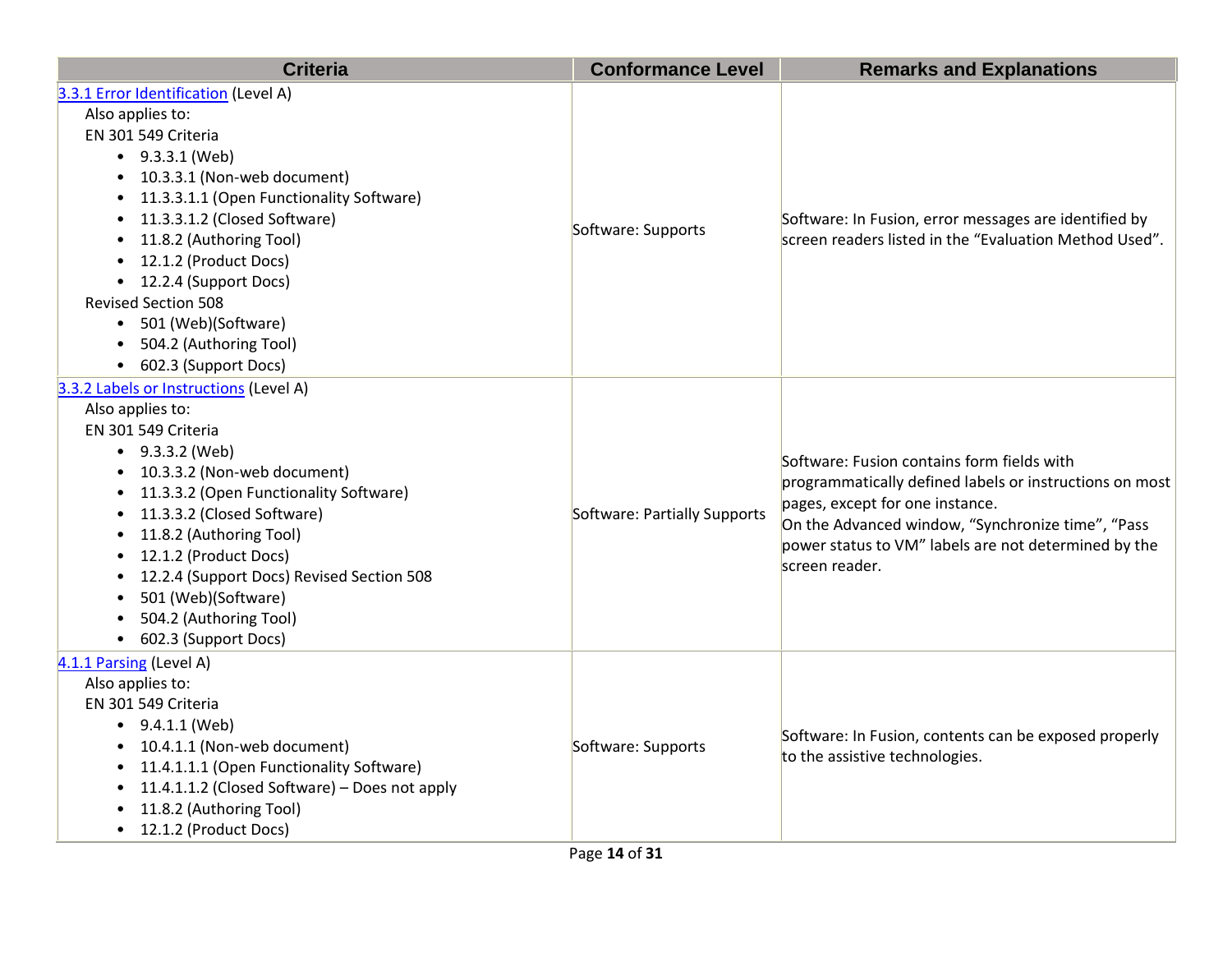| <b>Criteria</b>                               | <b>Conformance Level</b>     | <b>Remarks and Explanations</b>                            |
|-----------------------------------------------|------------------------------|------------------------------------------------------------|
| 12.2.4 (Support Docs)<br>$\bullet$            |                              |                                                            |
| <b>Revised Section 508</b>                    |                              |                                                            |
| 501 (Web)(Software)                           |                              |                                                            |
| 504.2 (Authoring Tool)                        |                              |                                                            |
| 602.3 (Support Docs)<br>$\bullet$             |                              |                                                            |
| 4.1.2 Name, Role, Value (Level A)             |                              |                                                            |
| Also applies to:                              |                              | Software: In Fusion, name, role, value is defined for      |
| EN 301 549 Criteria                           |                              | most UI elements programmatically.                         |
| $\bullet$ 9.4.1.2 (Web)                       |                              | Some example cases where the criteria not met:             |
| • 10.4.1.2 (Non-web document)                 |                              | On the Play Virtual Machine window. The name<br>$\bullet$  |
| • 11.4.1.2.1 (Open Functionality Software)    |                              | of the expandable button is not determined by              |
| • 11.4.1.2.2 (Closed Software) - Not required |                              | the screen reader.                                         |
| • 11.8.2 (Authoring Tool)                     | Software: Partially Supports | On the Install VMware Fusion windows, the role             |
| • 12.1.2 (Product Docs)                       |                              | of "VMware Fusion.app" is not determined by                |
| • 12.2.4 (Support Docs)                       |                              | the screen reader.                                         |
| <b>Revised Section 508</b>                    |                              | On the Play Virtual Machine window, the state<br>$\bullet$ |
| 501 (Web)(Software)                           |                              | of "Network Adaptor", "Hard Disc", and "Sound              |
| 504.2 (Authoring Tool)                        |                              | Card" is not determined by the screen.                     |
| 602.3 (Support Docs)                          |                              |                                                            |

## **Table 2: Success Criteria, Level AA**

| 1.2.4 Captions (Live) (Level AA)                                                                                                                                                                                                        |                          |                                                                                                         |
|-----------------------------------------------------------------------------------------------------------------------------------------------------------------------------------------------------------------------------------------|--------------------------|---------------------------------------------------------------------------------------------------------|
| Also applies to:<br>EN 301 549 Criteria<br>$\bullet$ 9.1.2.4 (Web)<br>• 10.1.2.4 (Non-web document)<br>• 11.1.2.4 (Open Functionality Software)<br>• 11.1.2.4 (Closed Software)<br>• 11.8.2 (Authoring Tool)<br>• 12.1.2 (Product Docs) | Software: Not Applicable | Software: Fusion does not contain any synchronized<br>media with live audio content requiring captions. |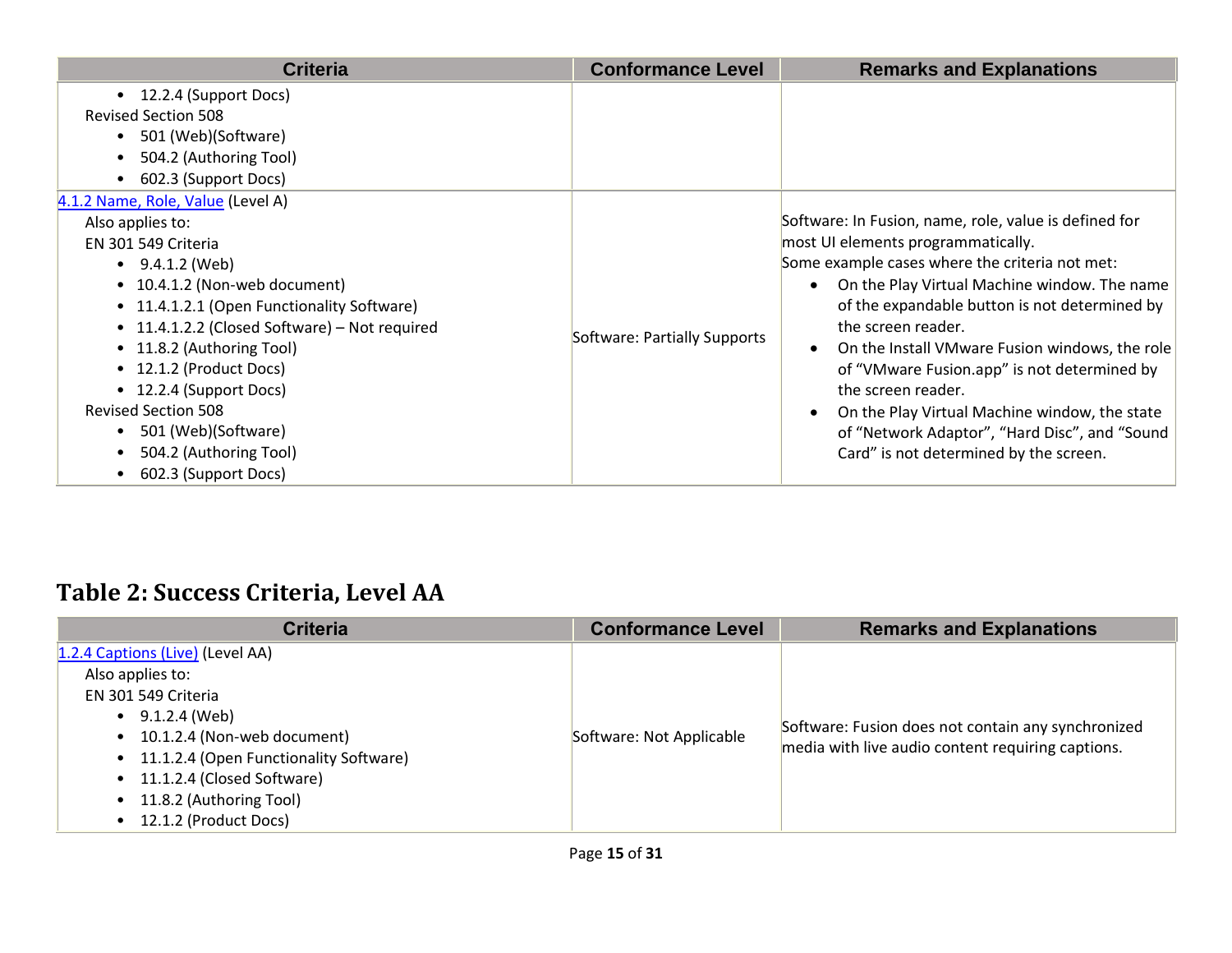| <b>Criteria</b>                                     | <b>Conformance Level</b> | <b>Remarks and Explanations</b>                    |
|-----------------------------------------------------|--------------------------|----------------------------------------------------|
| • 12.2.4 (Support Docs)                             |                          |                                                    |
| <b>Revised Section 508</b>                          |                          |                                                    |
| • 501 (Web)(Software)                               |                          |                                                    |
| 504.2 (Authoring Tool)                              |                          |                                                    |
| • 602.3 (Support Docs)                              |                          |                                                    |
| 1.2.5 Audio Description (Prerecorded) (Level AA)    |                          |                                                    |
| Also applies to:                                    |                          |                                                    |
| EN 301 549 Criteria                                 |                          |                                                    |
| $\bullet$ 9.1.2.5 (Web)                             |                          |                                                    |
| • 10.1.2.5 (Non-web document)                       |                          |                                                    |
| 11.1.2.5 (Open Functionality Software)<br>$\bullet$ |                          |                                                    |
| 11.1.2.5 (Closed Software)<br>$\bullet$             | Software: Not Applicable | Software: Fusion does not contain any synchronized |
| 11.8.2 (Authoring Tool)<br>$\bullet$                |                          | media with prerecorded video content.              |
| • 12.1.2 (Product Docs)                             |                          |                                                    |
| • 12.2.4 (Support Docs)                             |                          |                                                    |
| <b>Revised Section 508</b>                          |                          |                                                    |
| • 501 (Web)(Software)                               |                          |                                                    |
| • 504.2 (Authoring Tool)                            |                          |                                                    |
| • 602.3 (Support Docs                               |                          |                                                    |
| 1.3.4 Orientation (Level AA 2.1 only)               |                          |                                                    |
| Also applies to:                                    |                          |                                                    |
| EN 301 549 Criteria                                 |                          |                                                    |
| $\bullet$ 9.1.3.4 (Web)                             |                          |                                                    |
| 10.1.3.4 (Non-web document)                         |                          |                                                    |
| 11.1.3.4 (Open Functionality Software)<br>$\bullet$ | Software: Not Applicable | Software: Fusion does not support mobile devices.  |
| 11.1.3.4 (Closed Software)<br>$\bullet$             |                          |                                                    |
| 11.8.2 (Authoring Tool)<br>$\bullet$                |                          |                                                    |
| 12.1.2 (Product Docs)<br>$\bullet$                  |                          |                                                    |
| • 12.2.4 (Support Docs)                             |                          |                                                    |
| Revised Section 508 - Does not apply                |                          |                                                    |
| 1.3.5 Identify Input Purpose (Level AA 2.1 only)    |                          |                                                    |
| Also applies to:                                    |                          |                                                    |
| EN 301 549 Criteria                                 | Software: Not Applicable | Software: Fusion does not contain web pages.       |
| $\bullet$ 9.1.3.5 (Web)                             |                          |                                                    |
| • 10.1.3.5 (Non-web document)                       |                          |                                                    |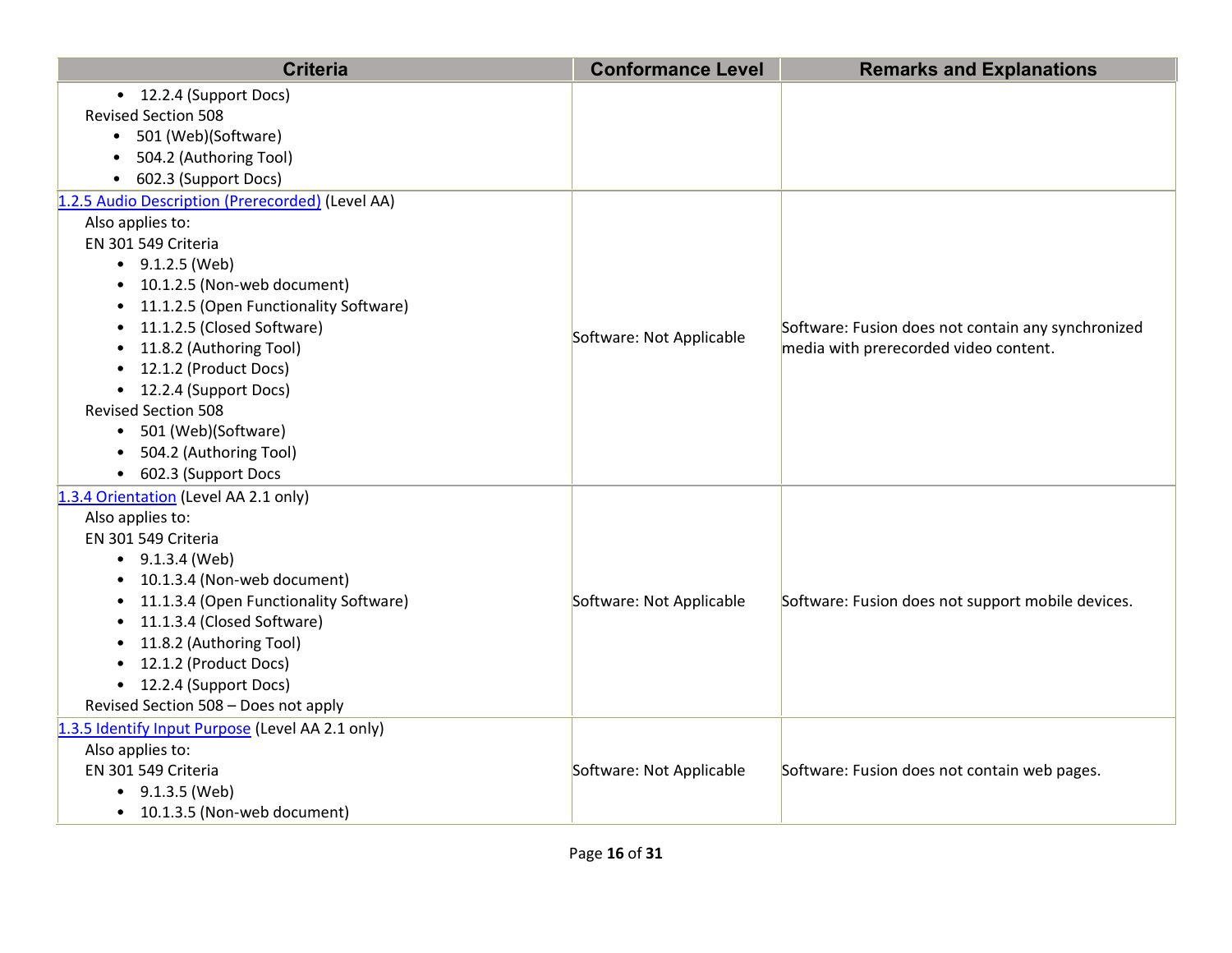| <b>Criteria</b>                                                                                                                                                                                                                                                                                                                                                                                                                      | <b>Conformance Level</b> | <b>Remarks and Explanations</b>                                                                                   |
|--------------------------------------------------------------------------------------------------------------------------------------------------------------------------------------------------------------------------------------------------------------------------------------------------------------------------------------------------------------------------------------------------------------------------------------|--------------------------|-------------------------------------------------------------------------------------------------------------------|
| • 11.1.3.5 (Open Functionality Software)<br>11.1.3.5 (Closed Software)<br>11.8.2 (Authoring Tool)<br>12.1.2 (Product Docs)<br>• 12.2.4 (Support Docs)<br>Revised Section 508 - Does not apply                                                                                                                                                                                                                                        |                          |                                                                                                                   |
| 1.4.3 Contrast (Minimum) (Level AA)<br>Also applies to:<br>EN 301 549 Criteria<br>$\bullet$ 9.1.4.3 (Web)<br>• 10.1.4.3 (Non-web document)<br>11.1.4.3 (Open Functionality Software)<br>11.1.4.3 (Closed Software)<br>11.8.2 (Authoring Tool)<br>$\bullet$<br>• 12.1.2 (Product Docs)<br>• 12.2.4 (Support Docs)<br><b>Revised Section 508</b><br>501 (Web)(Software)<br>504.2 (Authoring Tool)<br>602.3 (Support Docs)<br>$\bullet$ | Software: Supports       | Software: Fusion contains text with a minimum contrast<br>ratio of 4.5:1.                                         |
| 1.4.4 Resize text (Level AA)<br>Also applies to:<br>EN 301 549 Criteria<br>$\bullet$ 9.1.4.4 (Web)<br>• 10.1.4.4 (Non-web document)<br>• 11.1.4.4.1 (Open Functionality Software)<br>11.1.4.4.2 (Closed Software)<br>11.8.2 (Authoring Tool)<br>12.1.2 (Product Docs)<br>• 12.2.4 (Support Docs)<br><b>Revised Section 508</b><br>501 (Web)(Software)<br>$\bullet$<br>504.2 (Authoring Tool)<br>• 602.3 (Support Docs)               | Software: Supports       | Software: Fusion contains text that can be resized up to<br>200 percent without loss of content or functionality. |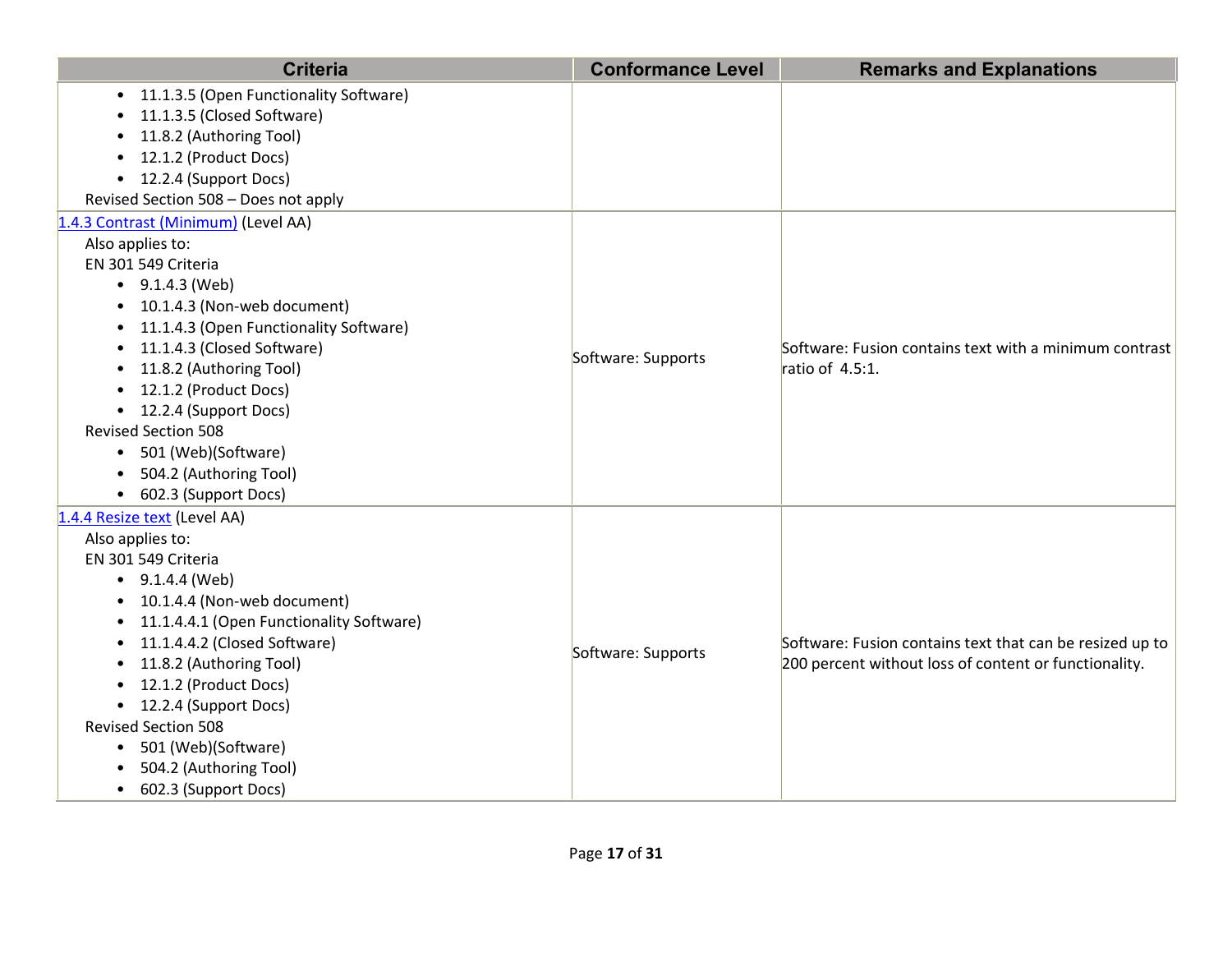| <b>Criteria</b>                                                                                                                                                                                                                                                                                                                                                                                                                                               | <b>Conformance Level</b>     | <b>Remarks and Explanations</b>                                                                                                                                                                                                                                                                                                                                                                                                                      |
|---------------------------------------------------------------------------------------------------------------------------------------------------------------------------------------------------------------------------------------------------------------------------------------------------------------------------------------------------------------------------------------------------------------------------------------------------------------|------------------------------|------------------------------------------------------------------------------------------------------------------------------------------------------------------------------------------------------------------------------------------------------------------------------------------------------------------------------------------------------------------------------------------------------------------------------------------------------|
| 1.4.5 Images of Text (Level AA)<br>Also applies to:<br>EN 301 549 Criteria<br>$\bullet$ 9.1.4.5 (Web)<br>• 10.1.4.5 (Non-web document)<br>• 11.1.4.5.1 (Open Functionality Software)<br>• 11.1.4.5.2 (Closed Software) - Does not apply<br>11.8.2 (Authoring Tool)<br>$\bullet$<br>• 12.1.2 (Product Docs)<br>• 12.2.4 (Support Docs)<br><b>Revised Section 508</b><br>• 501 (Web)(Software)<br>504.2 (Authoring Tool)<br>$\bullet$<br>• 602.3 (Support Docs) | Software: Supports           | Software: Fusion provides information using plain<br>text rather than images of text.                                                                                                                                                                                                                                                                                                                                                                |
| 1.4.10 Reflow (Level AA 2.1 only)<br>Also applies to:<br>EN 301 549 Criteria<br>$\bullet$ 9.1.4.10 (Web)<br>• 10.1.4.10 (Non-web document)<br>• 11.1.4.10.1 (Open Functionality Software)<br>• 11.1.4.10.2 (Closed Software)<br>• 11.8.2 (Authoring Tool)<br>• 12.1.2 (Product Docs)<br>• 12.2.4 (Support Docs)<br>Revised Section 508 - Does not apply                                                                                                       | Software: Supports           | Software: Fusion contains contents that reflows<br>correctly on all the pages.                                                                                                                                                                                                                                                                                                                                                                       |
| 1.4.11 Non-text Contrast (Level AA 2.1 only)<br>Also applies to:<br>EN 301 549 Criteria<br>$\bullet$ 9.1.4.11 (Web)<br>• 10.1.4.11 (Non-web document)<br>• 11.1.4.11 (Open Functionality Software)<br>• 11.1.4.11 (Closed Software)<br>• 11.8.2 (Authoring Tool)<br>• 12.1.2 (Product Docs)<br>• 12.2.4 (Support Docs)<br>Revised Section 508 - Does not apply                                                                                                | Software: Partially Supports | Software: Fusion contains non-text contents with a<br>minimum contrast ratio of 3:1 on most pages.<br>Some example cases where the criteria not met:<br>• On the Microsoft Windows Easy Install window,<br>the visual boundary of "Account Name",<br>"Password" form controls do not meet the<br>contrast ration 3:1.<br>On the Connect to Server window, the visual<br>boundary of the "Server" edit field does not<br>meet the contrast ratio 3:1. |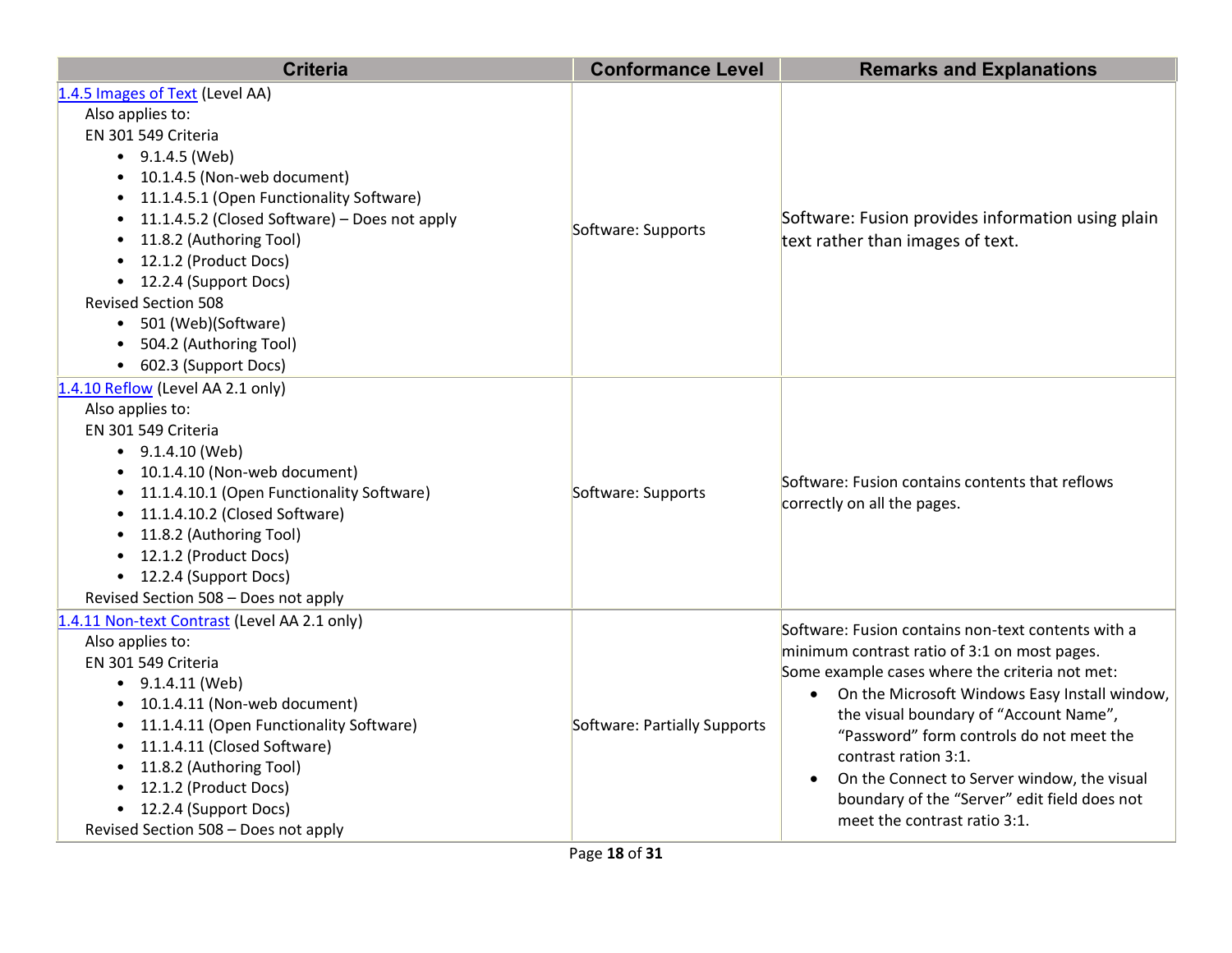| <b>Criteria</b>                                                                                                                                                                                                                                                                                                                                                                                                                                                                                                                                                                               | <b>Conformance Level</b> | <b>Remarks and Explanations</b>                                                                  |
|-----------------------------------------------------------------------------------------------------------------------------------------------------------------------------------------------------------------------------------------------------------------------------------------------------------------------------------------------------------------------------------------------------------------------------------------------------------------------------------------------------------------------------------------------------------------------------------------------|--------------------------|--------------------------------------------------------------------------------------------------|
| 1.4.12 Text Spacing (Level AA 2.1 only)<br>Also applies to:<br>EN 301 549 Criteria<br>$\bullet$ 9.1.4.12 (Web)<br>• 10.1.4.12 (Non-web document)<br>11.1.4.12 (Open Functionality Software)<br>$\bullet$<br>11.1.4.12 (Closed Software)<br>$\bullet$<br>11.8.2 (Authoring Tool)<br>$\bullet$<br>12.1.2 (Product Docs)<br>$\bullet$<br>• 12.2.4 (Support Docs)<br>Revised Section 508 - Does not apply                                                                                                                                                                                         | Software: Not Applicable | Software: Fusion does not contain web pages.                                                     |
| 1.4.13 Content on Hover or Focus (Level AA 2.1 only)<br>Also applies to:<br>EN 301 549 Criteria<br>$\bullet$ 9.1.4.13 (Web)<br>• 10.1.4.13 (Non-web document)<br>11.1.4.13 (Open Functionality Software)<br>$\bullet$<br>11.1.4.13 (Closed Software)<br>$\bullet$<br>11.8.2 (Authoring Tool)<br>$\bullet$<br>12.1.2 (Product Docs)<br>$\bullet$<br>• 12.2.4 (Support Docs)<br>Revised Section 508 - Does not apply                                                                                                                                                                            | Software: Supports       | Software: In Fusion, pointer hover or keyboard focus<br>does not trigger any additional content. |
| 2.4.5 Multiple Ways (Level AA)<br>Also applies to:<br>EN 301 549 Criteria<br>$\bullet$ 9.2.4.5 (Web)<br>• 10.2.4.5 (Non-web document) - Does not apply<br>11.2.4.5 (Open Functionality Software) - Does not apply<br>$\bullet$<br>11.2.4.5 (Closed Software) - Does not apply<br>$\bullet$<br>11.8.2 (Authoring Tool)<br>$\bullet$<br>12.1.2 (Product Docs)<br>$\bullet$<br>• 12.2.4 (Support Docs)<br><b>Revised Section 508</b><br>501 (Web)(Software) - Does not apply to non-web software<br>$\bullet$<br>504.2 (Authoring Tool)<br>602.3 (Support Docs) – Does not apply to non-web docs | Software: Supports       | Software: Fusion provides multiple ways to locate the<br>required content.                       |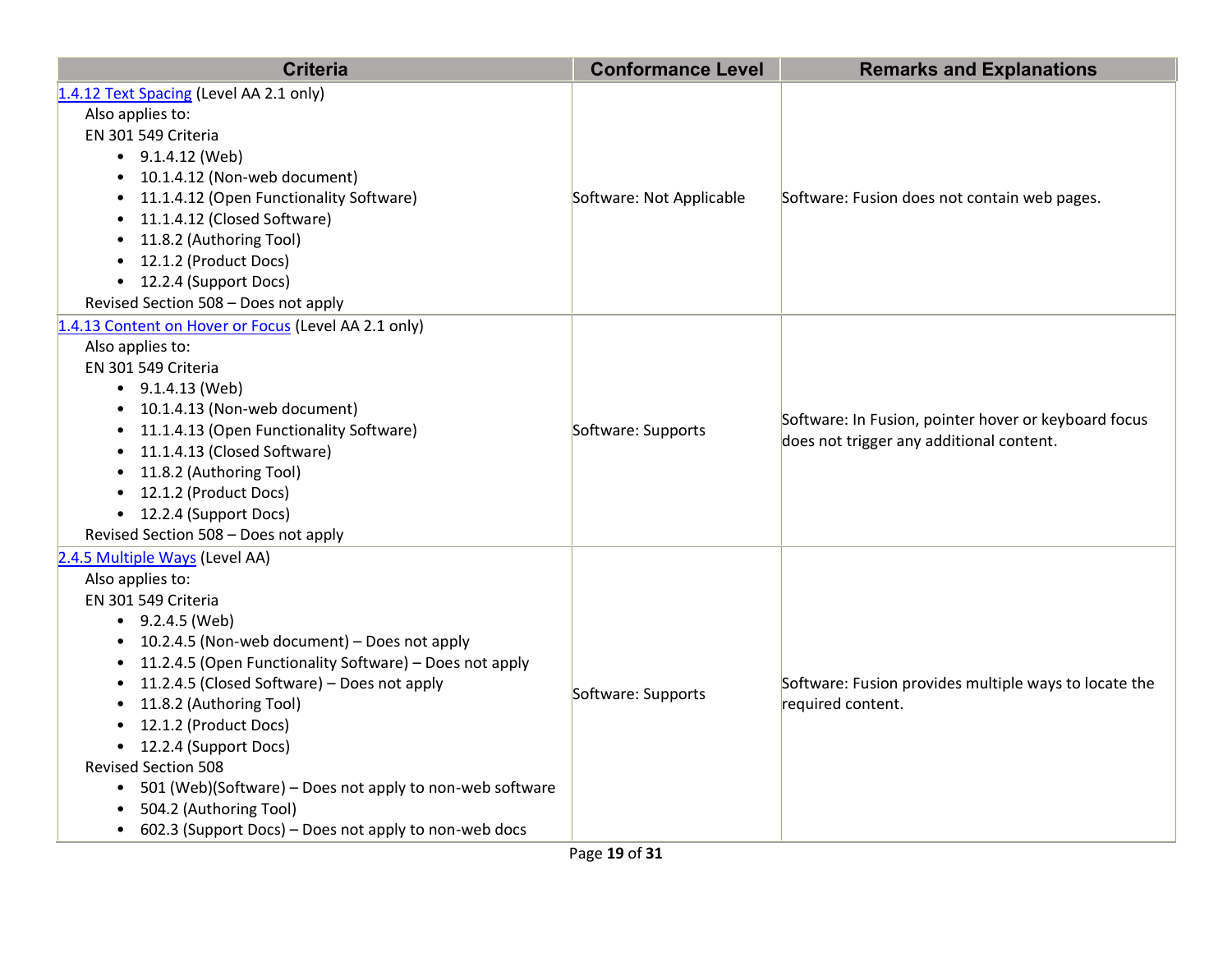| <b>Criteria</b>                                         | <b>Conformance Level</b> | <b>Remarks and Explanations</b>                                                  |
|---------------------------------------------------------|--------------------------|----------------------------------------------------------------------------------|
| 2.4.6 Headings and Labels (Level AA)                    |                          |                                                                                  |
| Also applies to:                                        |                          |                                                                                  |
| EN 301 549 Criteria                                     |                          |                                                                                  |
| $-9.2.4.6$ (Web)                                        |                          |                                                                                  |
| • 10.2.4.6 (Non-web document)                           |                          |                                                                                  |
| • 11.2.4.6 (Open Functionality Software)                |                          |                                                                                  |
| 11.2.4.6 (Closed Software)                              | Software: Supports       | Software: Fusion provides headings and labels to<br>describe a topic or purpose. |
| 11.8.2 (Authoring Tool)                                 |                          |                                                                                  |
| • 12.1.2 (Product Docs)                                 |                          |                                                                                  |
| • 12.2.4 (Support Docs)                                 |                          |                                                                                  |
| <b>Revised Section 508</b>                              |                          |                                                                                  |
| • 501 (Web)(Software)                                   |                          |                                                                                  |
| 504.2 (Authoring Tool)                                  |                          |                                                                                  |
| • 602.3 (Support Docs)                                  |                          |                                                                                  |
| 2.4.7 Focus Visible (Level AA)                          |                          |                                                                                  |
| Also applies to:                                        |                          |                                                                                  |
| EN 301 549 Criteria                                     |                          |                                                                                  |
| $-9.2.4.7$ (Web)                                        | Software: Supports       |                                                                                  |
| • 10.2.4.7 (Non-web document)                           |                          |                                                                                  |
| • 11.2.4.7 (Open Functionality Software)                |                          |                                                                                  |
| 11.2.4.7 (Closed Software)<br>$\bullet$                 |                          | Software: Fusion provides a visible keyboard focus                               |
| 11.8.2 (Authoring Tool)                                 |                          | indicator for all the interactive elements.                                      |
| 12.1.2 (Product Docs)                                   |                          |                                                                                  |
| • 12.2.4 (Support Docs)                                 |                          |                                                                                  |
| <b>Revised Section 508</b>                              |                          |                                                                                  |
| • 501 (Web)(Software)                                   |                          |                                                                                  |
| 504.2 (Authoring Tool)                                  |                          |                                                                                  |
| • 602.3 (Support Docs)                                  |                          |                                                                                  |
| 3.1.2 Language of Parts (Level AA)                      |                          |                                                                                  |
| Also applies to:                                        |                          |                                                                                  |
| EN 301 549 Criteria                                     |                          |                                                                                  |
| $\bullet$ 9.3.1.2 (Web)                                 | Software: Not Applicable | Software: Fusion does not contain content in a                                   |
| • 10.3.1.2 (Non-web document)                           |                          | secondary language.                                                              |
| 11.3.1.2 (Open Functionality Software) - Does not apply |                          |                                                                                  |
| 11.3.1.2 (Closed Software) - Does not apply             |                          |                                                                                  |
| • 11.8.2 (Authoring Tool)                               |                          |                                                                                  |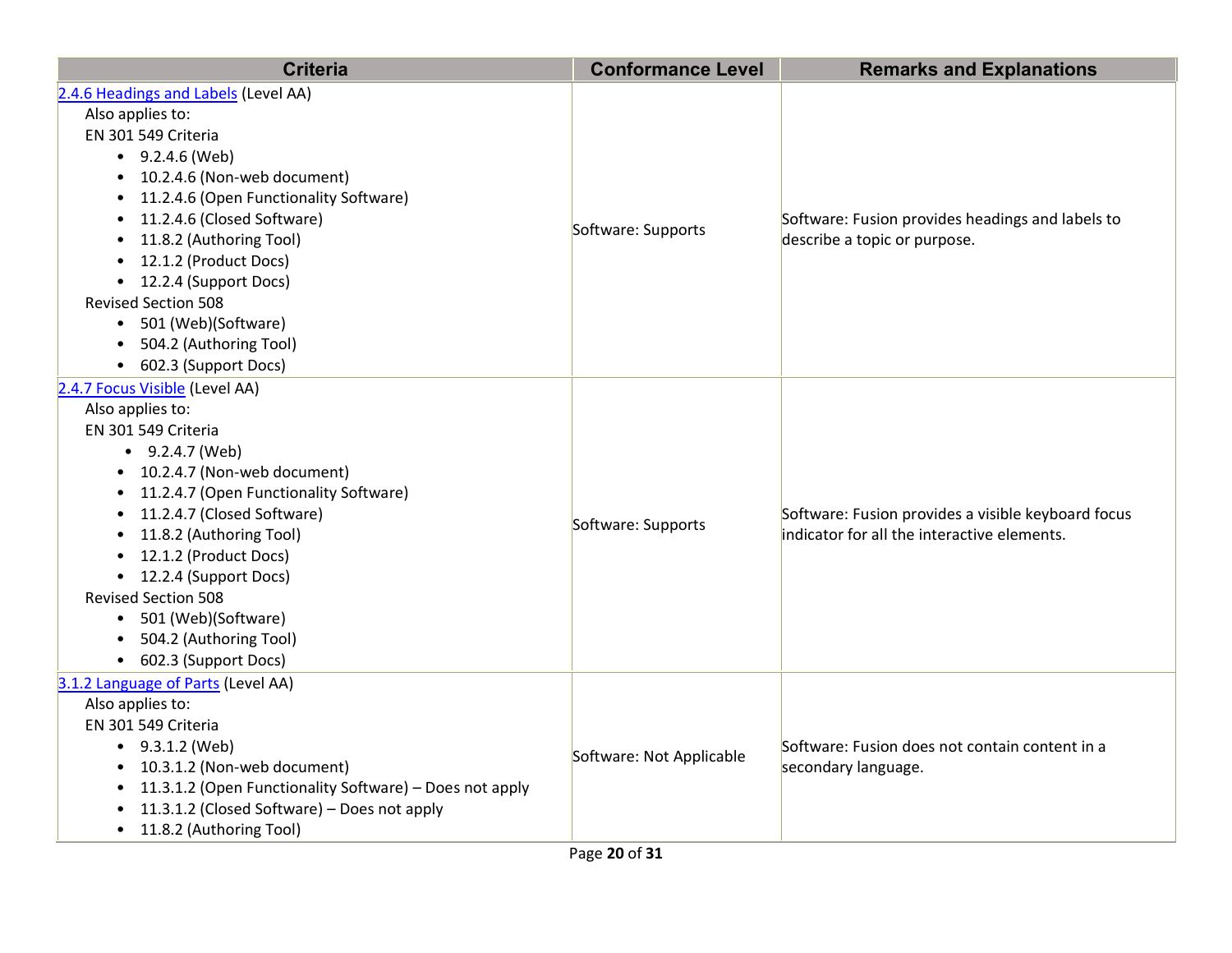| <b>Criteria</b>                                                                                                                                                                                                                                                                                                                                                                                                                                                                                                                                                  | <b>Conformance Level</b> | <b>Remarks and Explanations</b>                                                    |
|------------------------------------------------------------------------------------------------------------------------------------------------------------------------------------------------------------------------------------------------------------------------------------------------------------------------------------------------------------------------------------------------------------------------------------------------------------------------------------------------------------------------------------------------------------------|--------------------------|------------------------------------------------------------------------------------|
| • 12.1.2 (Product Docs)<br>• 12.2.4 (Support Docs)<br><b>Revised Section 508</b><br>501 (Web)(Software)<br>$\bullet$                                                                                                                                                                                                                                                                                                                                                                                                                                             |                          |                                                                                    |
| 504.2 (Authoring Tool)<br>602.3 (Support Docs)                                                                                                                                                                                                                                                                                                                                                                                                                                                                                                                   |                          |                                                                                    |
| 3.2.3 Consistent Navigation (Level AA)<br>Also applies to:<br>EN 301 549 Criteria<br>$\bullet$ 9.3.2.3 (Web)<br>• 10.3.2.3 (Non-web document) - Does not apply<br>11.3.2.3 (Open Functionality Software) - Does not apply<br>11.3.2.3 (Closed Software) - Does not apply<br>$\bullet$<br>11.8.2 (Authoring Tool)<br>• 12.1.2 (Product Docs)<br>• 12.2.4 (Support Docs)<br><b>Revised Section 508</b><br>501 (Web)(Software) - Does not apply to non-web software<br>$\bullet$<br>504.2 (Authoring Tool)<br>602.3 (Support Docs) - Does not apply to non-web docs | Software: Supports       | Software: Fusion provides a consistent navigation<br>mechanisms for all the pages. |
| 3.2.4 Consistent Identification (Level AA)<br>Also applies to:<br>EN 301 549 Criteria<br>$-9.3.2.4$ (Web)<br>• 10.3.2.4 (Non-web document) - Does not apply<br>11.3.2.4 (Open Functionality Software) - Does not apply<br>11.3.2.4 (Closed Software) - Does not apply<br>11.8.2 (Authoring Tool)<br>12.1.2 (Product Docs)<br>• 12.2.4 (Support Docs)<br><b>Revised Section 508</b><br>501 (Web)(Software) - Does not apply to non-web software<br>$\bullet$<br>504.2 (Authoring Tool)<br>602.3 (Support Docs) – Does not apply to non-web doc                    | Software: Supports       | Software: Fusion identifies same elements consistently<br>on all the pages.        |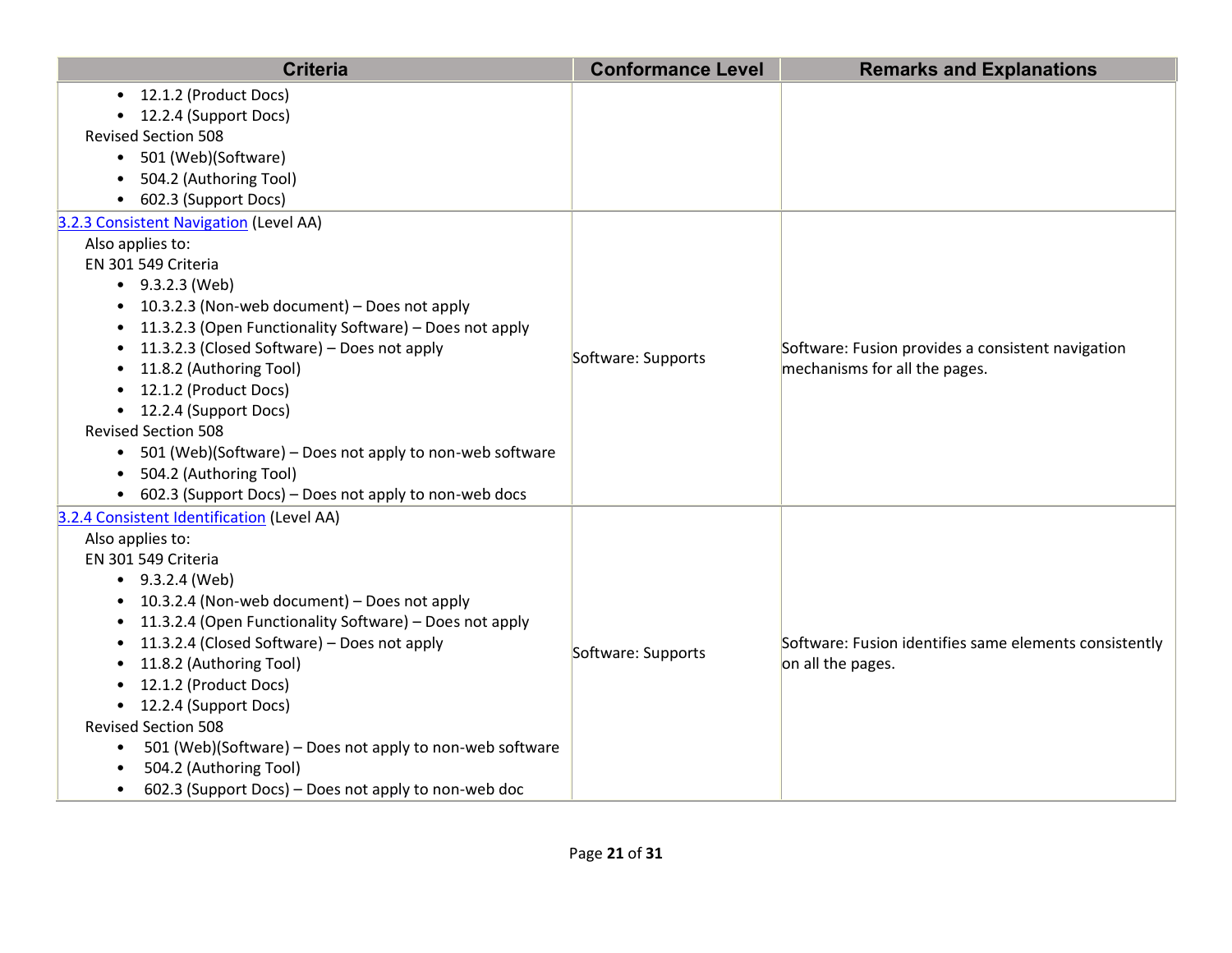| <b>Criteria</b>                                                                                                                                                                                                                                                                                                                                                                                                                                   | <b>Conformance Level</b> | <b>Remarks and Explanations</b>                                                                    |
|---------------------------------------------------------------------------------------------------------------------------------------------------------------------------------------------------------------------------------------------------------------------------------------------------------------------------------------------------------------------------------------------------------------------------------------------------|--------------------------|----------------------------------------------------------------------------------------------------|
| 3.3.3 Error Suggestion (Level AA)<br>Also applies to:<br>EN 301 549 Criteria<br>$\bullet$ 9.3.3.3 (Web)<br>• 10.3.3.3 (Non-web document)<br>• 11.3.3.3 (Open Functionality Software)<br>• 11.3.3.3 (Closed Software)<br>• 11.8.2 (Authoring Tool)<br>• 12.1.2 (Product Docs)<br>• 12.2.4 (Support Docs)<br><b>Revised Section 508</b><br>• 501 (Web)(Software)<br>504.2 (Authoring Tool)<br>$\bullet$<br>• 602.3 (Support Docs)                   | Software: Supports       | Software: Fusion provides descriptive error suggestions<br>for the form fields.                    |
| 3.3.4 Error Prevention (Legal, Financial, Data) (Level AA)<br>Also applies to:<br>EN 301 549 Criteria<br>$-9.3.3.4$ (Web)<br>• 10.3.3.4 (Non-web document)<br>• 11.3.3.4 (Open Functionality Software)<br>• 11.3.3.4 (Closed Software)<br>• 11.8.2 (Authoring Tool)<br>• 12.1.2 (Product Docs)<br>• 12.2.4 (Support Docs)<br><b>Revised Section 508</b><br>• 501 (Web)(Software)<br>504.2 (Authoring Tool)<br>$\bullet$<br>• 602.3 (Support Docs) | Software: Not Applicable | Software: Fusion does not contain forms that cause<br>legal commitments or financial transactions. |
| 4.1.3 Status Messages (Level AA 2.1 only)<br>Also applies to:<br>EN 301 549 Criteria<br>$\bullet$ 9.4.1.3 (Web)<br>• 10.4.1.3 (Non-web document) - Does not apply<br>• 11.4.1.3 (Open Functionality Software) - Does not apply<br>11.4.1.3 (Closed Software) - Does not apply<br>• 11.8.2 (Authoring Tool)                                                                                                                                        | Software: Supports       | Software: Fusion provides status messages that can be<br>determined by assistive technologies.     |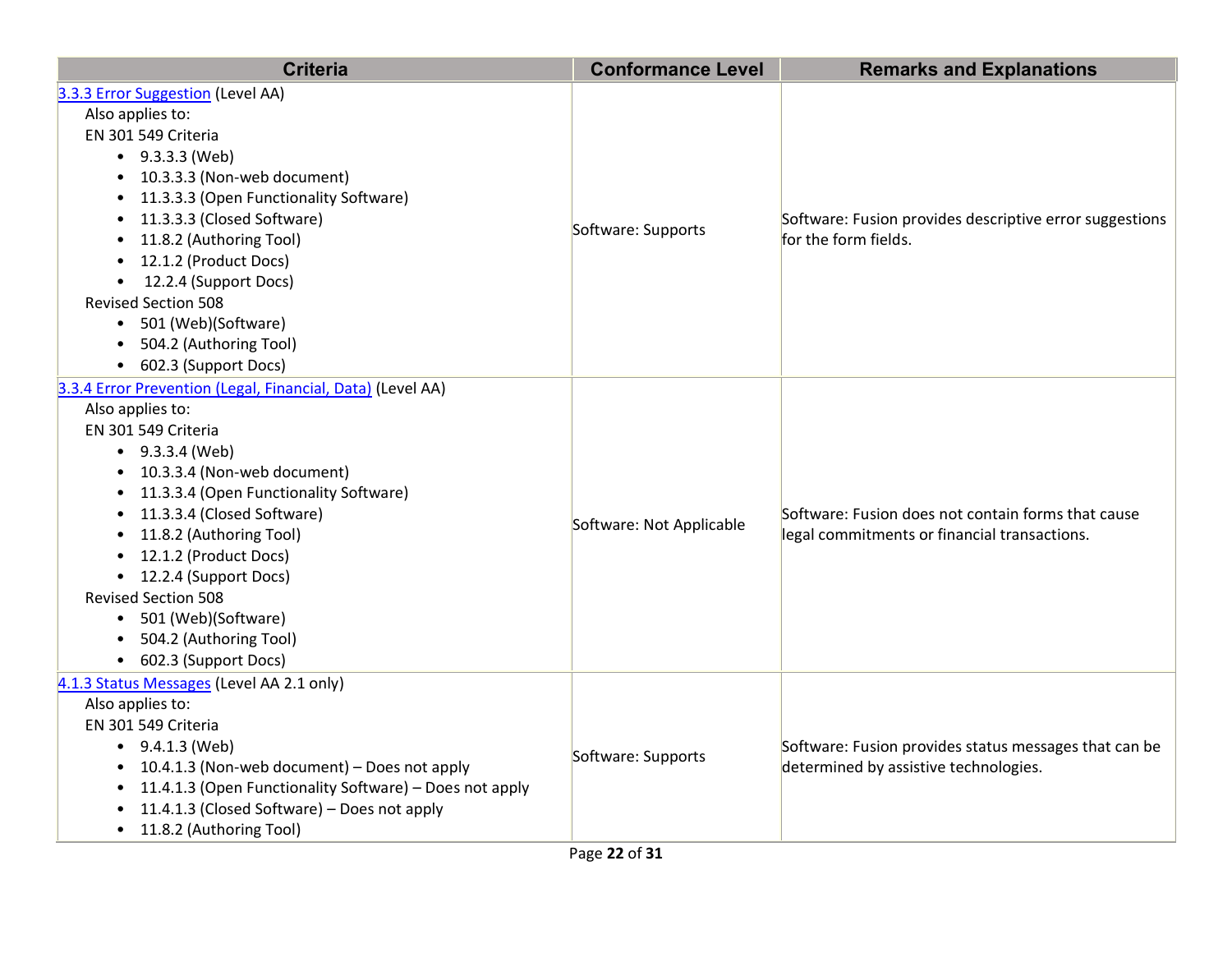| Criteria                                                                               | <b>Conformance Level</b> | <b>Remarks and Explanations</b> |
|----------------------------------------------------------------------------------------|--------------------------|---------------------------------|
| 12.1.2 (Product Docs)<br>12.2.4 (Support Docs)<br>Revised Section 508 - Does not apply |                          |                                 |

#### **Table 3: Success Criteria, Level AAA**

Notes: AAA Criteria are not evaluated in this report

# **Revised Section 508 Report**

### **Chapter 3: [Functional Performance Criteria](https://www.access-board.gov/guidelines-and-standards/communications-and-it/about-the-ict-refresh/final-rule/text-of-the-standards-and-guidelines#302-functional-performance-criteria) (FPC)**

| <b>Criteria</b>                   | <b>Conformance Level</b> | <b>Remarks and Explanations</b>                                                                                                                                                                                                                                                     |
|-----------------------------------|--------------------------|-------------------------------------------------------------------------------------------------------------------------------------------------------------------------------------------------------------------------------------------------------------------------------------|
| 302.1 Without Vision              | Partially Supports       | Fusion features allow people with vision<br>loss to use the screen readers identified in<br>the "Evaluation Methods Used" section.<br>Some components misidentify component<br>hame, role, and state as disclosed in Table<br>$1: 1.1.1, 1.3.1, 1.3.2, 2.1.1, 3.3.2,$ and<br>4.1.2. |
| 302.2 With Limited Vision         | Partially Supports       | Fusion features allow people with limited<br>vision to access most of the interface<br>elements.<br>Some challenges may occur while<br>accessing the application as disclosed in<br>Table 2: 1.4.11.                                                                                |
| 302.3 Without Perception of Color | Partially Supports       | Fusion allows people without the<br>perception of color to access most of the                                                                                                                                                                                                       |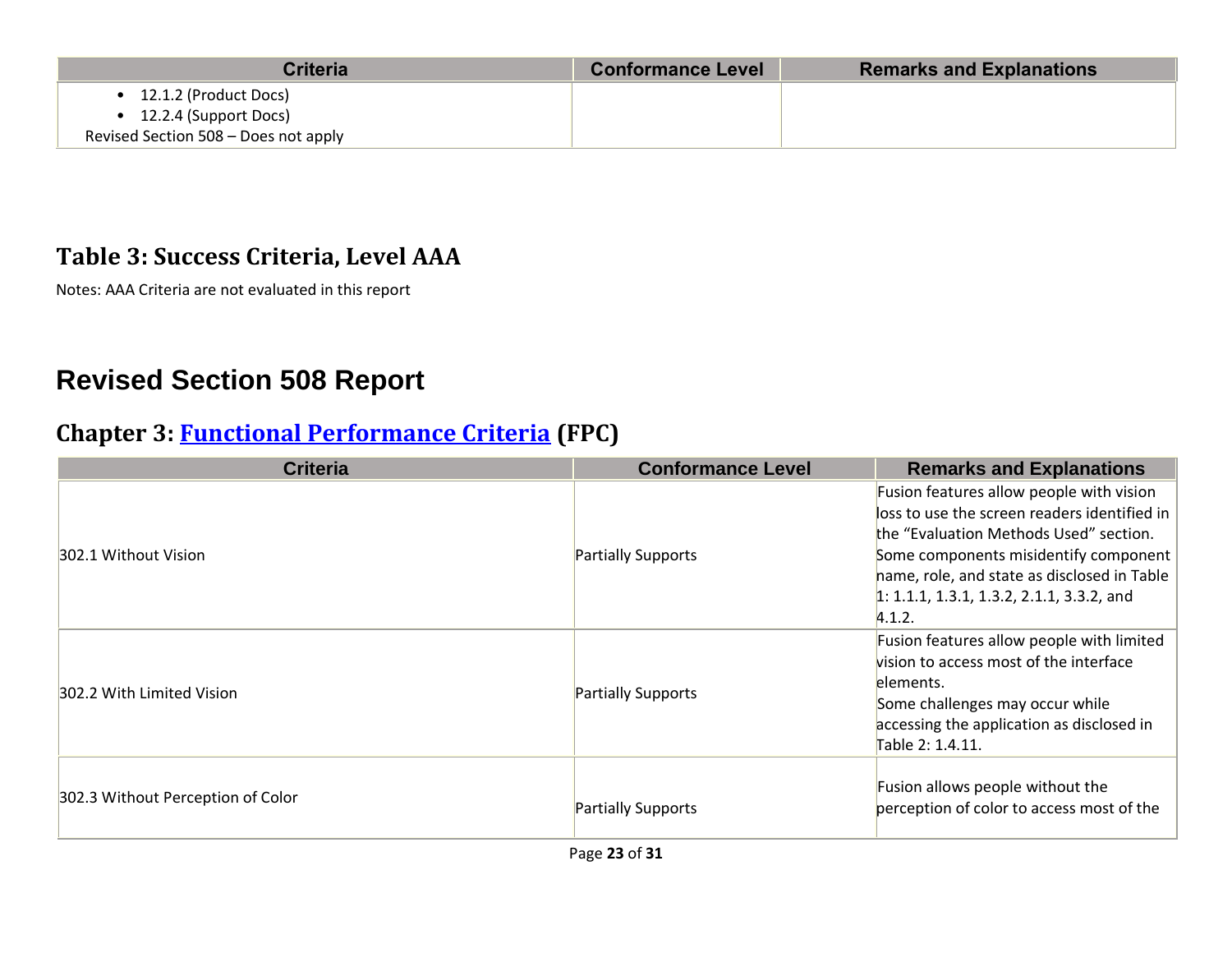| <b>Criteria</b>                                                | <b>Conformance Level</b> | <b>Remarks and Explanations</b>                               |
|----------------------------------------------------------------|--------------------------|---------------------------------------------------------------|
|                                                                |                          | content and functionality of the<br>application.              |
|                                                                |                          | Some challenges may occur while                               |
|                                                                |                          | accessing the application as disclosed in                     |
|                                                                |                          | Table 1: 1.4.1 and Table 2: 1.4.11.                           |
| 302.4 Without Hearing                                          | Supports                 | Fusion has no operation that requires the<br>user to hear.    |
| 302.5 With Limited Hearing                                     | Supports                 | Fusion has no operation that requires the<br>user to hear.    |
| 302.6 Without Speech                                           | Supports                 | Fusion does not require speech input                          |
|                                                                |                          | control or operation.                                         |
|                                                                | Partially Supports       | Fusion features can be operated by people                     |
| 302.7 With Limited Manipulation                                |                          | with limited manipulation.<br>Some challenges may occur while |
|                                                                |                          | accessing the application as disclosed in                     |
|                                                                |                          | Table 1: 2.1.1, 2.4.3, and 3.2.1.                             |
|                                                                | Partially Supports       | Fusion can be operated by people with                         |
|                                                                |                          | limited reach and limited strength.                           |
| 302.8 With Limited Reach and Strength                          |                          | Some challenges may occur while                               |
|                                                                |                          | accessing the application as disclosed in                     |
|                                                                |                          | Table 1: 2.1.1, 2.4.3, and 3.2.1.                             |
|                                                                |                          | Fusion features provide instructions when                     |
| 302.9 With Limited Language, Cognitive, and Learning Abilities | Supports                 | user inputs are required and provide error                    |
|                                                                |                          | suggestions when available.                                   |

## **Chapter 4: [Hardware](http://www.w3.org/TR/WCAG20/#401-general)**

Notes: Not Applicable.

## **Chapter 5: [Software](http://www.w3.org/TR/WCAG20/#501-general)**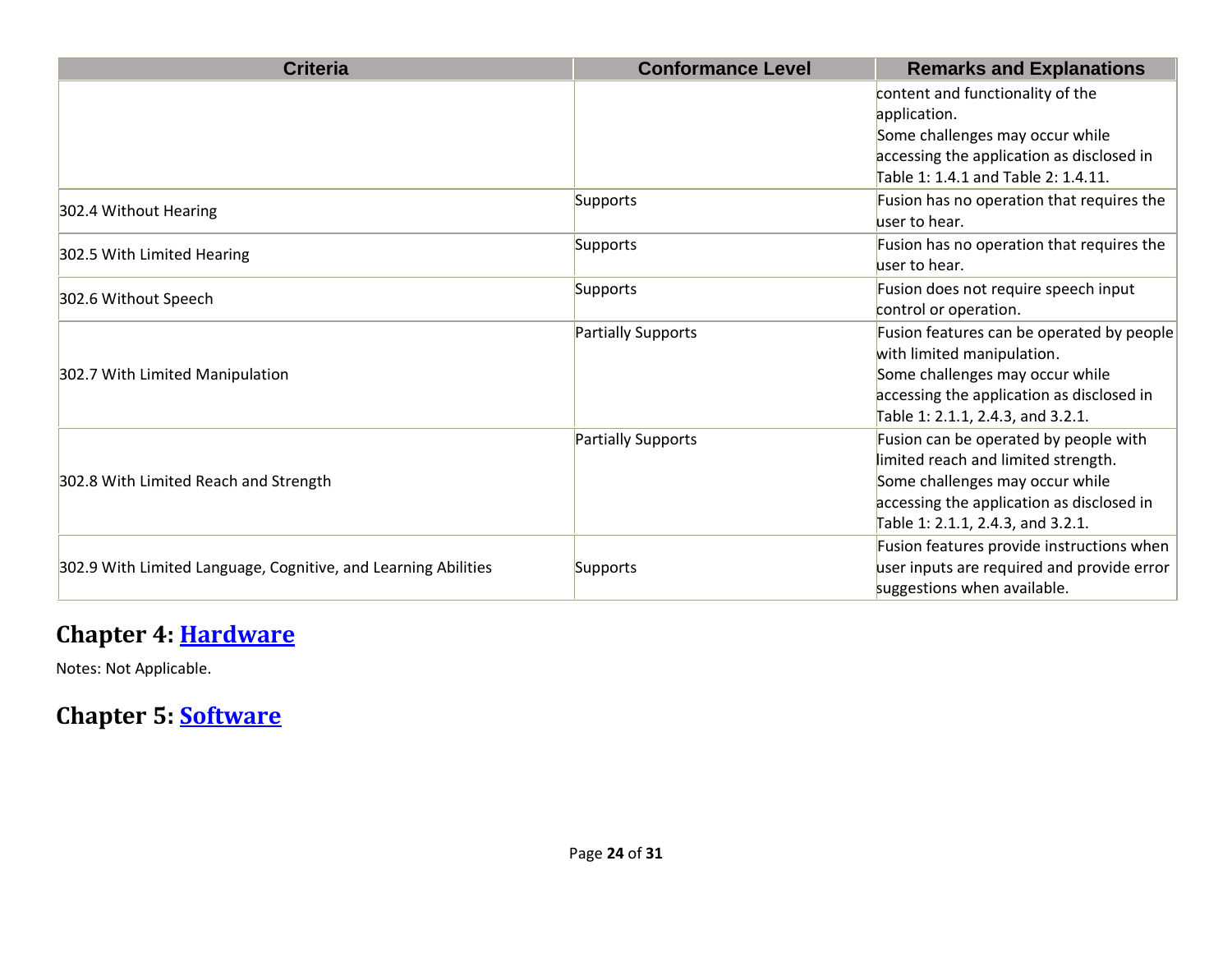| <b>Criteria</b>                                 | <b>Conformance Level</b>            | <b>Remarks and Explanations</b>                    |
|-------------------------------------------------|-------------------------------------|----------------------------------------------------|
| 501.1 Scope - Incorporation of WCAG 2.1 AA      | See WCAG 2.1 section                | See information in WCAG 2.1 section                |
| 502 Interoperability with Assistive Technology  | Heading cell - no response required | Heading cell - no response required                |
| 502.2.1 User Control of Accessibility Features  | Not Applicable                      | Fusion is not a platform software.                 |
| 502.2.2 No Disruption of Accessibility Features | Not Applicable                      | Fusion is not a platform software.                 |
| <b>502.3 Accessibility Services</b>             | Heading cell - no response required | Heading cell - no response required                |
| 502.3.1 Object Information                      | Not Applicable                      | Fusion is not a platform software.                 |
| 502.3.2 Modification of Object Information      | Not Applicable                      | Fusion is not a platform software.                 |
| 502.3.3 Row, Column, and Headers                | Not Applicable                      | Fusion is not a platform software.                 |
| 502.3.4 Values                                  | Not Applicable                      | Fusion is not a platform software.                 |
| 502.3.5 Modification of Values                  | Not Applicable                      | Fusion is not a platform software.                 |
| 502.3.6 Label Relationships                     | Not Applicable                      | Fusion is not a platform software.                 |
| 502.3.7 Hierarchical Relationships              | Not Applicable                      | Fusion is not a platform software.                 |
| 502.3.8 Text                                    | Not Applicable                      | Fusion is not a platform software.                 |
| 502.3.9 Modification of Text                    | Not Applicable                      | Fusion is not a platform software.                 |
| 502.3.10 List of Actions                        | Not Applicable                      | Fusion is not a platform software.                 |
| 502.3.11 Actions on Objects                     | Not Applicable                      | Fusion is not a platform software.                 |
| 502.3.12 Focus Cursor                           | Not Applicable                      | Fusion is not a platform software.                 |
| 502.3.13 Modification of Focus Cursor           | Not Applicable                      | Fusion is not a platform software.                 |
| 502.3.14 Event Notification                     | Not Applicable                      | Fusion is not a platform software.                 |
| 502.4 Platform Accessibility Features           | Not Applicable                      | Fusion is not a platform software.                 |
| <b>503 Applications</b>                         | Heading cell - no response required | Heading cell - no response required                |
| 503.2 User Preferences                          | Not Applicable                      | Fusion does not contain any synchronized<br>media. |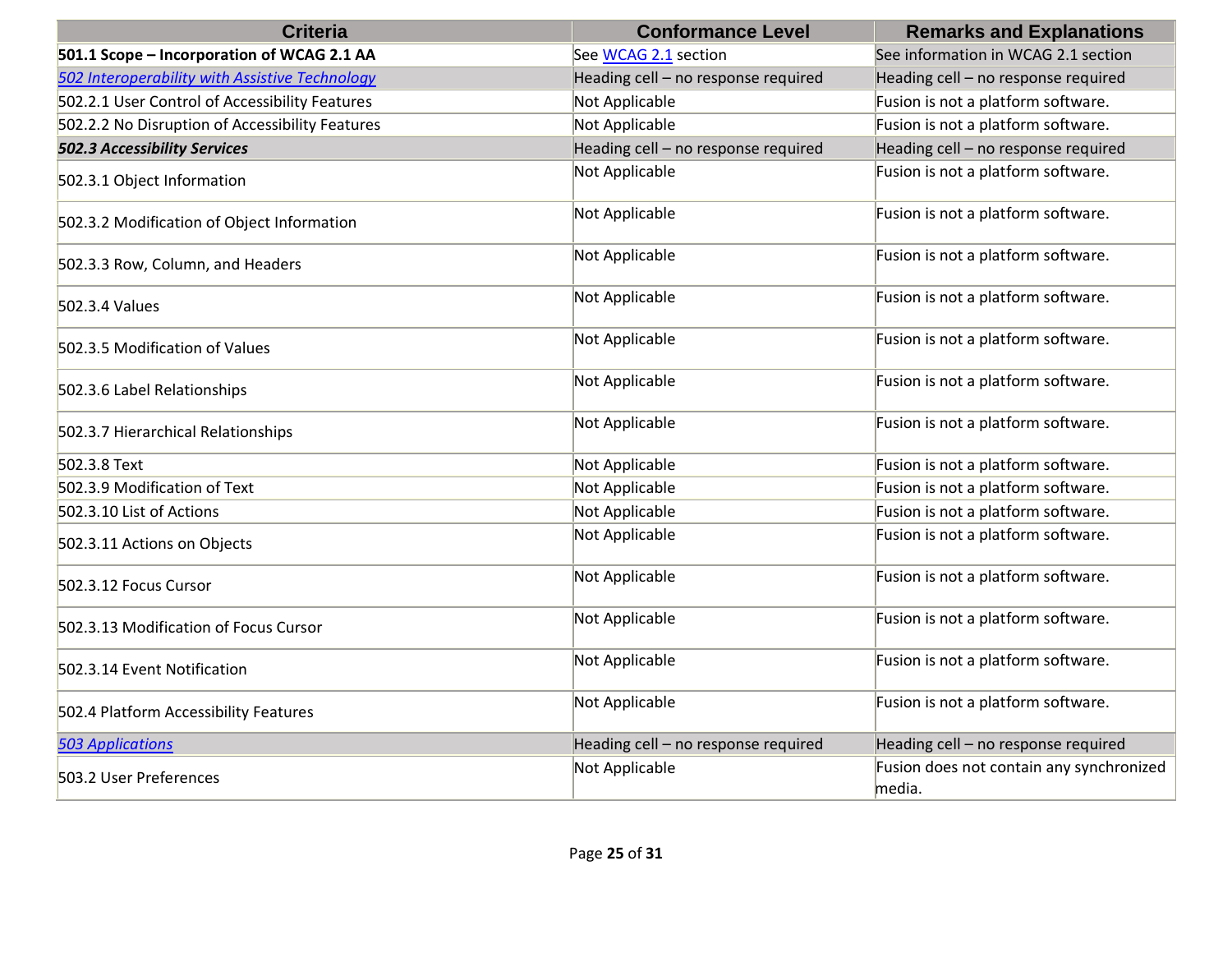| 503.3 Alternative User Interfaces                                                      | Not Applicable                      | Fusion does not contain any synchronized<br>media. |
|----------------------------------------------------------------------------------------|-------------------------------------|----------------------------------------------------|
| 503.4 User Controls for Captions and Audio Description                                 | Heading cell - no response required | Heading cell - no response required                |
| 503.4.1 Caption Controls                                                               | Not Applicable                      | Fusion does not contain any synchronized<br>media. |
| 503.4.2 Audio Description Controls                                                     | Not Applicable                      | Fusion does not contain any synchronized<br>media. |
| <b>504 Authoring Tools</b>                                                             | Heading cell - no response required | Heading cell - no response required                |
| 504.2 Content Creation or Editing (if not authoring tool, enter "not<br>applicable")   | Not Applicable                      | Fusion is not an authoring tool.                   |
| 504.2.1 Preservation of Information Provided for Accessibility in Format<br>Conversion | Not Applicable                      | Fusion is not an authoring tool.                   |
| 504.2.2 PDF Export                                                                     | Not Applicable                      | Fusion is not an authoring tool.                   |
| 504.3 Prompts                                                                          | Not Applicable                      | Fusion is not an authoring tool.                   |
| 504.4 Templates                                                                        | Not Applicable                      | Fusion is not an authoring tool.                   |

## **Chapter 6: [Support Documentation and Services](https://www.w3.org/TR/WCAG21/#601-general)**

Notes: Not Applicable.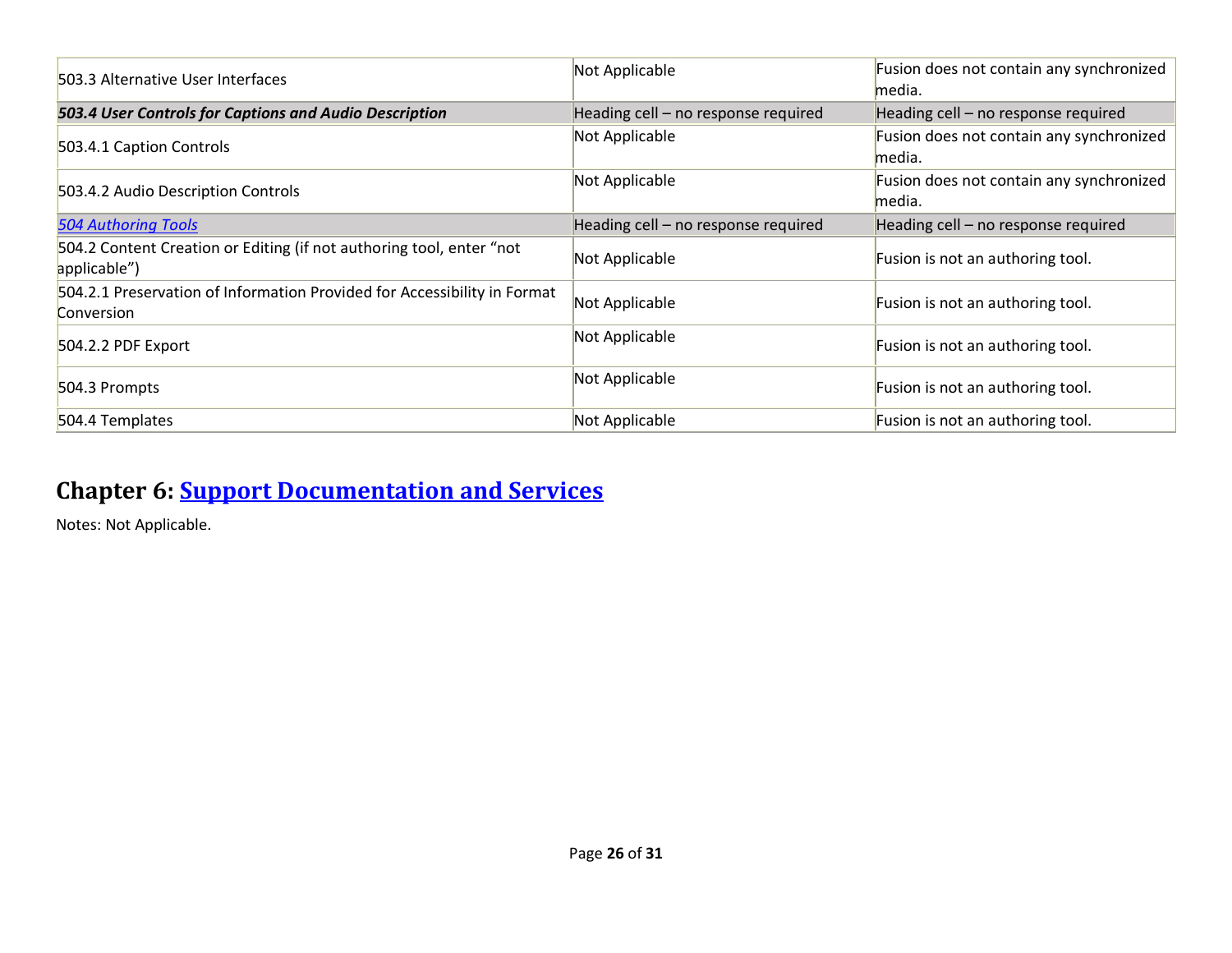# **EN 301 549 Report**

## **Chapter 4: [Functional Performance Statements](mailto:accessibility@vmware.com#%5B%7B%22num%22%3A38%2C%22gen%22%3A0%7D%2C%7B%22name%22%3A%22XYZ%22%7D%2C54%2C747%2C0%5D) (FPS)**

| <b>Criteria</b>                                   | <b>Conformance Level</b> | <b>Remarks and Explanations</b>                                                                                                                                                                                                                               |
|---------------------------------------------------|--------------------------|---------------------------------------------------------------------------------------------------------------------------------------------------------------------------------------------------------------------------------------------------------------|
| 4.2.1 Usage without vision                        | Partially Supports       | Fusion features allow people with vision<br>loss to use the screen readers identified in<br>the "Evaluation Methods Used" section.<br>Some components misidentify component<br>roles as disclosed in Table 1: 1.1.1, 1.3.1,<br>1.3.2, 2.1.1, 3.3.2, and 4.1.2 |
| 4.2.2 Usage with limited vision                   | Partially Supports       | Fusion features allow people with limited<br>vision to access most of the interface<br>elements.<br>Some challenges may occur while<br>accessing the application as disclosed in<br>Table 2: 1.4.11.                                                          |
| 4.2.3 Usage without the perception of color       | Partially Supports       | Fusion allows people without the<br>perception of color to access most of the<br>content and functionality of the<br>application.<br>Some challenges may occur while<br>accessing the application as disclosed in<br>Table 1: 1.4.1 and Table 2: 1.4.11.      |
| 4.2.4 Usage without hearing                       | Supports                 | Fusion has no operation that requires the<br>user to hear.                                                                                                                                                                                                    |
| 4.2.5 Usage with limited hearing                  | Supports                 | Fusion has no operation that requires the<br>user to hear.                                                                                                                                                                                                    |
| 4.2.6 Usage with no or limited vocal capability   | Supports                 | Fusion does not require speech input<br>control or operation.                                                                                                                                                                                                 |
| 4.2.7 Usage with limited manipulation or strength | Partially Supports       | Fusion features can be operated by people<br>with limited manipulation.<br>Some challenges may occur while<br>accessing the application as disclosed in<br>Table 1: 2.1.1, 2.4.3, and 3.2.1.                                                                  |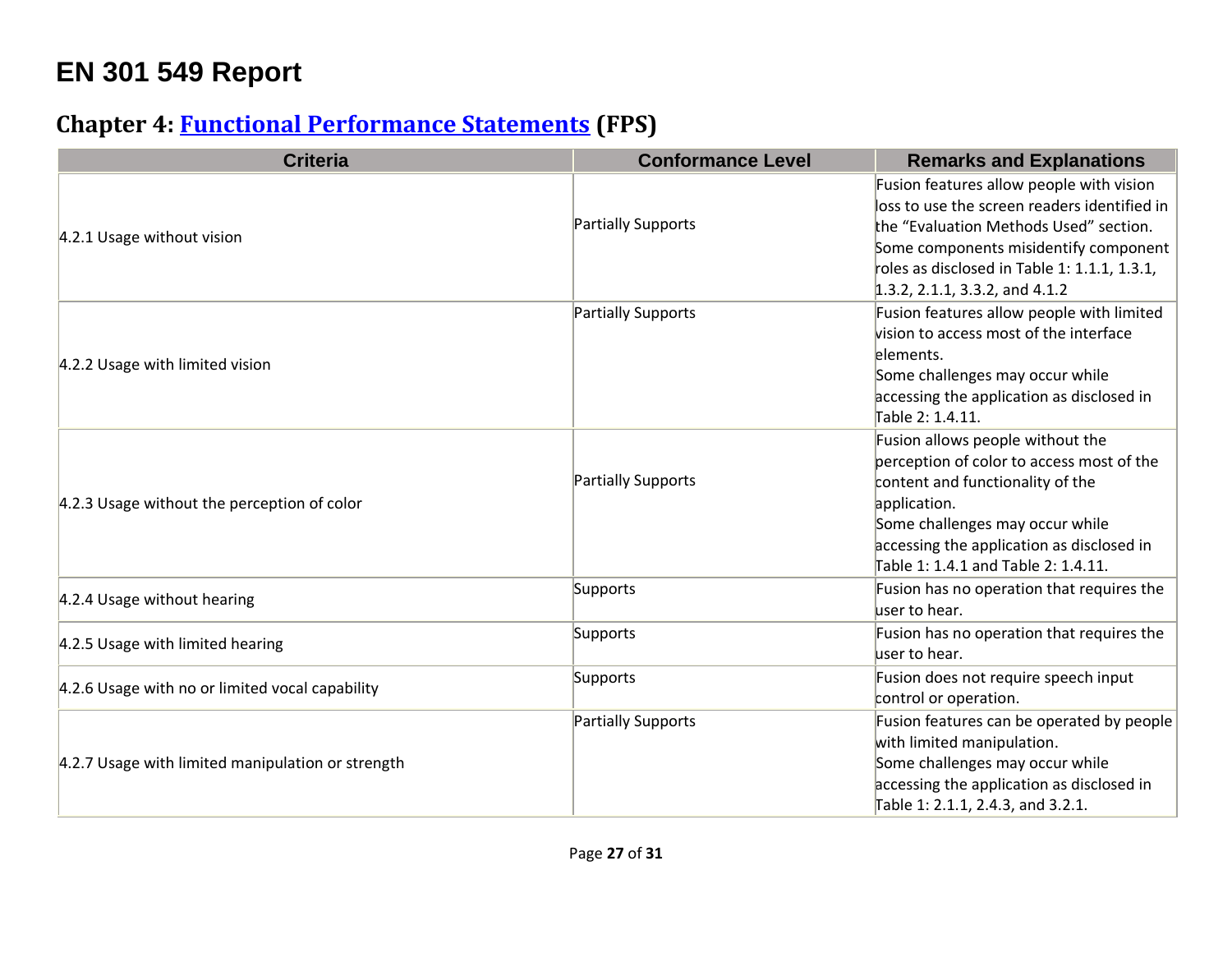| <b>Criteria</b>                                            | <b>Conformance Level</b>  | <b>Remarks and Explanations</b>                                                                                                                                              |
|------------------------------------------------------------|---------------------------|------------------------------------------------------------------------------------------------------------------------------------------------------------------------------|
| 4.2.8 Usage with limited reach                             | <b>Partially Supports</b> | Fusion can be operated by people with<br>limited reach.<br>Some challenges may occur while<br>accessing the application as disclosed in<br>Table 1: 2.1.1, 2.4.3, and 3.2.1. |
| 4.2.9 Minimize photosensitive seizure triggers             | Supports                  | Fusion does not contain any content that<br>triggers photosensitive seizures in the<br>application.                                                                          |
| 4.2.10 Usage with limited cognition, language, or learning | Supports                  | Fusion features provide instructions when<br>user inputs are required and provide error<br>suggestions when available.                                                       |
| $4.2.11$ Privacy                                           | Supports                  | Fusion features respect the privacy of<br>assistive technology users.                                                                                                        |

#### **Chapter [5: Generic Requirements](https://www.w3.org/TR/WCAG21/#%5B%7B%22num%22%3A45%2C%22gen%22%3A0%7D%2C%7B%22name%22%3A%22XYZ%22%7D%2C54%2C747%2C0%5D)**

Notes: Fusion supports standard assistive technologies and is, therefore, not subject to the Closed Functionality criteria described in this Chapter.

#### **Chapter [6: ICT with Two-Way Voice Communication](https://www.access-board.gov/guidelines-and-standards/communications-and-it/about-the-ict-refresh/final-rule/text-of-the-standards-and-guidelines#%5B%7B%22num%22%3A60%2C%22gen%22%3A0%7D%2C%7B%22name%22%3A%22XYZ%22%7D%2C54%2C747%2C0%5D)**

Notes: Not Applicable.

### **Chapter [7: ICT with Video Capabilities](https://www.etsi.org/deliver/etsi_en/301500_301599/301549/03.01.01_60/en_301549v030101p.pdf#%5B%7B%22num%22%3A70%2C%22gen%22%3A0%7D%2C%7B%22name%22%3A%22XYZ%22%7D%2C54%2C747%2C0%5D)**

Notes: Not Applicable.

#### **Chapter [8: Hardware](https://www.access-board.gov/guidelines-and-standards/communications-and-it/about-the-ict-refresh/final-rule/text-of-the-standards-and-guidelines#%5B%7B%22num%22%3A74%2C%22gen%22%3A0%7D%2C%7B%22name%22%3A%22XYZ%22%7D%2C54%2C747%2C0%5D)**

Notes: Not Applicable.

### **Chapter [9: Web](http://www.w3.org/TR/WCAG20/#%5B%7B%22num%22%3A113%2C%22gen%22%3A0%7D%2C%7B%22name%22%3A%22XYZ%22%7D%2C54%2C747%2C0%5D)**

Notes: Not Applicable.

#### **Chapter [10: Non-Web Software](https://www.etsi.org/deliver/etsi_en/301500_301599/301549/03.01.01_60/en_301549v030101p.pdf#%5B%7B%22num%22%3A127%2C%22gen%22%3A0%7D%2C%7B%22name%22%3A%22XYZ%22%7D%2C54%2C747%2C0%5D)**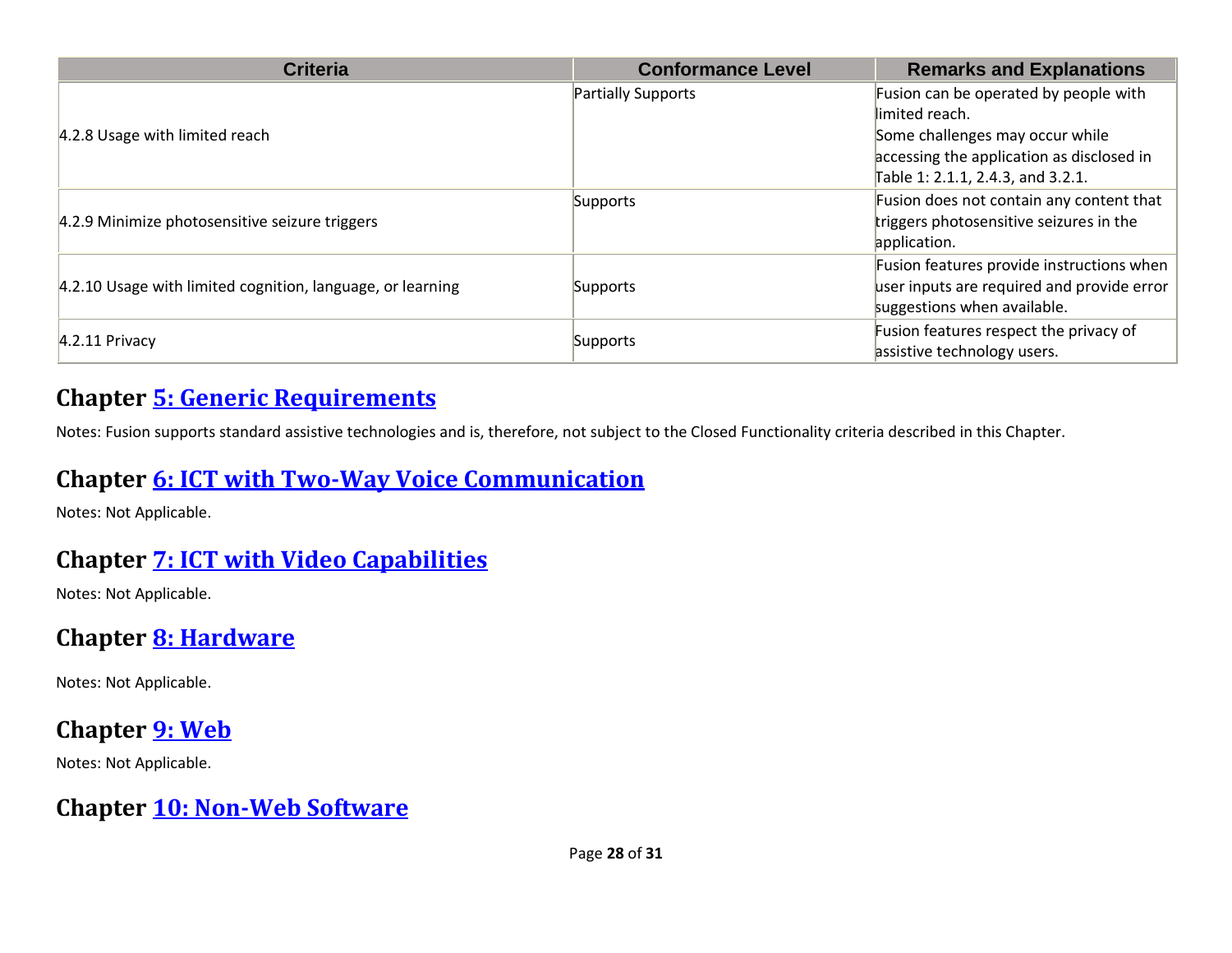Notes: Refer to the previously identified remarks and details for [WCAG 2.1](https://www.access-board.gov/guidelines-and-standards/communications-and-it/about-the-ict-refresh/final-rule/text-of-the-standards-and-guidelines#_WCAG_2.x_Report) already provided in this VPAT.

## **Chapter [11: Software](https://www.etsi.org/deliver/etsi_en/301500_301599/301549/03.01.01_60/en_301549v030101p.pdf#%5B%7B%22num%22%3A149%2C%22gen%22%3A0%7D%2C%7B%22name%22%3A%22XYZ%22%7D%2C54%2C747%2C0%5D)**

| <b>Criteria</b>                                                                                                               | <b>Conformance Level</b>            | <b>Remarks and Explanations</b>                                                                                                                                                                                                                               |
|-------------------------------------------------------------------------------------------------------------------------------|-------------------------------------|---------------------------------------------------------------------------------------------------------------------------------------------------------------------------------------------------------------------------------------------------------------|
| 11.0 General (informative)                                                                                                    | Heading cell - no response required | Heading cell - no response required                                                                                                                                                                                                                           |
| 11.1.1.1 through 11.4.1.3                                                                                                     | See WCAG 2.1 section                | See information in WCAG 2.1 section                                                                                                                                                                                                                           |
| 11.5 Interoperability with assistive technology                                                                               | Heading cell - no response required | Heading cell - no response required                                                                                                                                                                                                                           |
| 11.5.1 Closed functionality                                                                                                   | Heading cell - no response required | Heading cell - no response required                                                                                                                                                                                                                           |
| 11.5.2 Accessibility services                                                                                                 | Heading cell - no response required | Heading cell - no response required                                                                                                                                                                                                                           |
| 11.5.2.1 Platform accessibility service support for software that provides See 11.5.2.3 through 11.5.2.17<br>a user interface |                                     | See information in 11.5.2.3 through<br>11.5.2.17                                                                                                                                                                                                              |
| 11.5.2.2 Platform accessibility service support for assistive technologies See 11.5.2.3 through 11.5.2.17                     |                                     | See information in 11.5.2.3 through<br>11.5.2.17                                                                                                                                                                                                              |
| 11.5.2.3 Use of accessibility services                                                                                        | Supports                            | Fusion supports the accessibility services<br>provided by Windows OS, such as screen<br>magnifier and high contrast theme.                                                                                                                                    |
| 11.5.2.4 Assistive technology                                                                                                 | Not Applicable                      | Fusion is not an assistive technology.                                                                                                                                                                                                                        |
| 11.5.2.5 Object information                                                                                                   | Partially Supports                  | In Fusion, object information is<br>determined by the screen reader listed in<br>the "Evaluation Method Used" for most of<br>the content.<br>Some challenges may occur while<br>accessing the application as disclosed in<br>Table 1: 1.1.1, 1.3.1, and 4.1.2 |
| 11.5.2.6 Row, column, and headers                                                                                             | Not Applicable                      | Fusion does not contain any table.                                                                                                                                                                                                                            |
| 11.5.2.7 Values                                                                                                               | Supports                            | In Fusion, the values associated with<br>objects are available to users and are<br>determined by the screen reader listed in<br>the "Evaluation Method Used".                                                                                                 |
| 11.5.2.8 Label relationships                                                                                                  | Supports                            | Fusion provides labels that can be<br>determined by the screen reader listed in<br>the "Evaluation Method Used".                                                                                                                                              |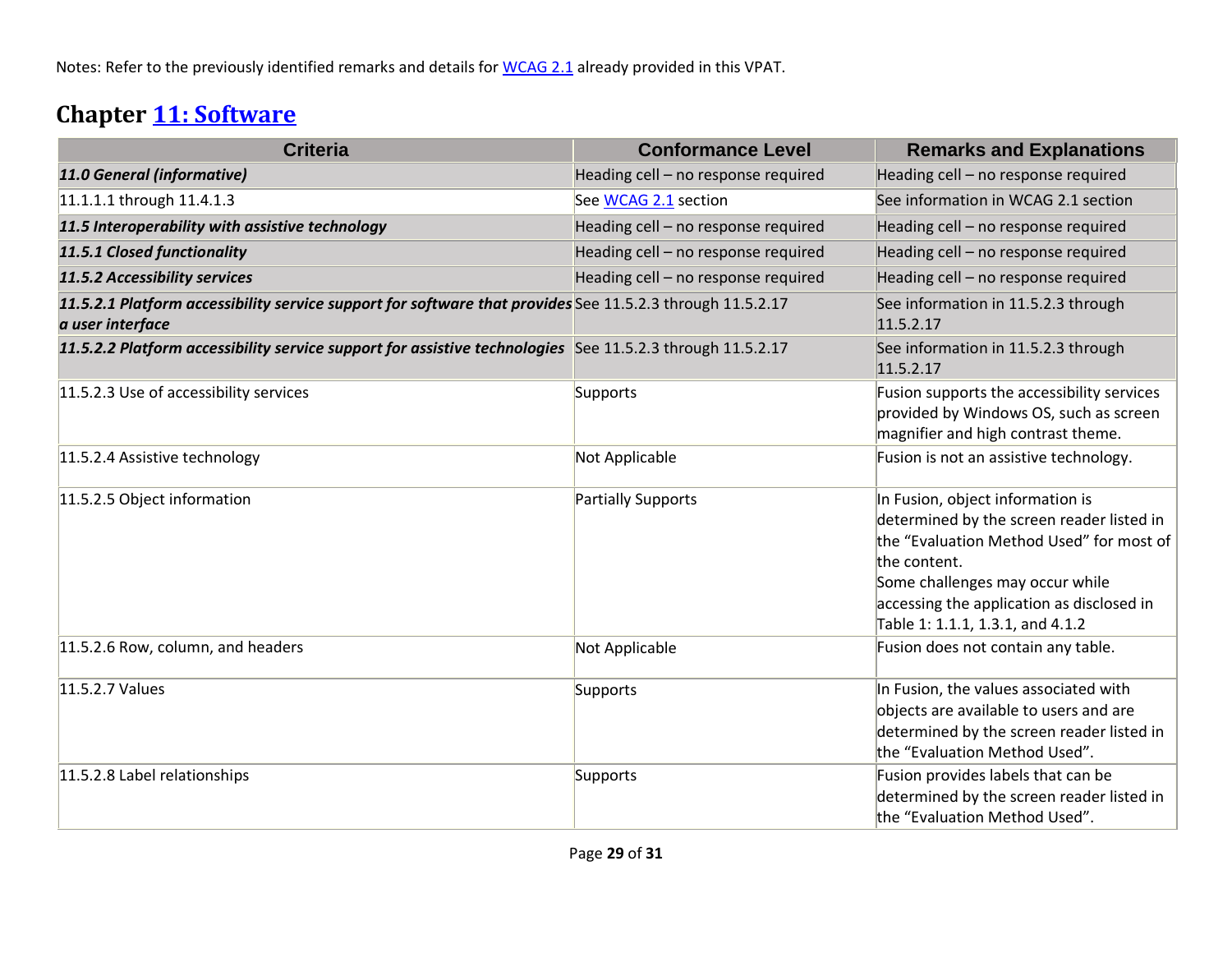| <b>Criteria</b>                                          | <b>Conformance Level</b>            | <b>Remarks and Explanations</b>                                                                                                                                      |
|----------------------------------------------------------|-------------------------------------|----------------------------------------------------------------------------------------------------------------------------------------------------------------------|
| 11.5.2.9 Parent-child relationships                      | Supports                            | Fusion provides parent-child relationships<br>that can be determined by the screen<br>reader listed in the "Evaluation Method<br>Used".                              |
| 11.5.2.10 Text                                           | Supports                            | Fusion presents text objects, text<br>attributes, and the boundary of text that<br>can be determined by the screen reader<br>listed in the "Evaluation Method Used". |
| 11.5.2.11 List of available actions                      | Supports                            | Fusion allows the users to execute the<br>supported actions of UI elements.                                                                                          |
| 11.5.2.12 Execution of available actions                 | Supports                            | Fusion permits the assistive technologies<br>to execute actions on objects.                                                                                          |
| 11.5.2.13 Tracking of focus and selection attributes     | Supports                            | Fusion shows a text insertion point when<br>requires user input and has visible focus.                                                                               |
| 11.5.2.14 Modification of focus and selection attributes | Supports                            | In Fusion, the focus can be tracked and<br>moved among interactive UI elements as<br>the input focus changes.                                                        |
| 11.5.2.15 Change notification                            | Supports                            | In Fusion, a change of notifications is<br>notified by the assistive technologies.                                                                                   |
| 11.5.2.16 Modifications of states and properties         | Supports                            | Fusion allows users to modify the state<br>and properties of UI elements that can be<br>determined by assistive technologies.                                        |
| 11.5.2.17 Modifications of values and text               | Supports                            | Fusion allows users to modify values and<br>text using assistive technologies.                                                                                       |
| 11.6 Documented accessibility usage                      | Heading cell - no response required | Heading cell - no response required                                                                                                                                  |
| 11.6.1 User control of accessibility features            | Not Applicable                      | Fusion is not a platform software.                                                                                                                                   |
| 11.6.2 No disruption of accessibility features           | Supports                            | Fusion does not disrupt platform<br>accessibility features.                                                                                                          |
| 11.7 User preferences                                    | Supports                            | Fusion permits user preferences from<br>platform settings.                                                                                                           |
| 11.8 Authoring tools                                     | Heading cell - no response required | Heading cell - no response required                                                                                                                                  |
| 11.8.1 Content technology                                | Heading cell - no response required | Heading cell - no response required                                                                                                                                  |
| 11.8.2 Accessible content creation                       | Not Applicable                      | Fusion is not an authoring tool.                                                                                                                                     |